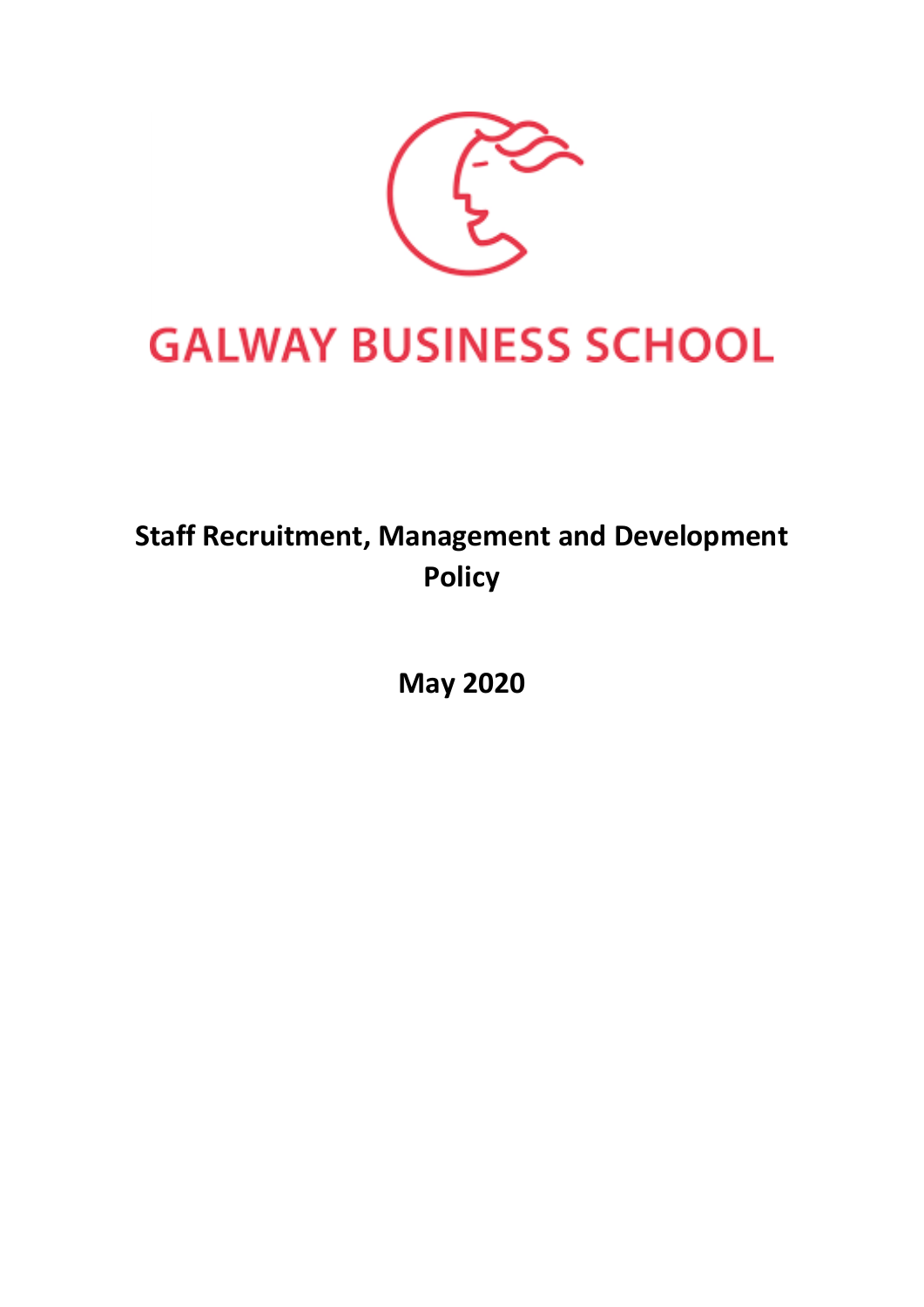## **5. Staff Recruitment, Management and Development**

## **5.1 Purpose**

Galway Business School endeavours to provide consistency and transparency in how it recruits manages and develops its staff. The policy is holistic in its scope, covering staffing issues from prior to appointment through to the development of existing staff. The importance of consistency and transparency is to ensure that no individual is discriminated against and that all potential and current staff are fully aware of what the college expects from them in all areas of the policy.

| Document Name: Staff Recruitment,  |                               |
|------------------------------------|-------------------------------|
| Management and DevelopmentPolicy   |                               |
| <b>Owner: Registrar</b>            |                               |
| <b>Approved by: Governing Body</b> | <b>GALWAY BUSINESS SCHOOL</b> |
| Review frequency: Every 2 years    |                               |

| Version | <b>Description of Amendments</b>                                                                                   | <b>Approval Date</b> | <b>Implementation Date</b> |
|---------|--------------------------------------------------------------------------------------------------------------------|----------------------|----------------------------|
| V1.0    | Approval in full of the policy by the<br>Governing Body                                                            | May 2016             | May 2016                   |
| V2.0    | <b>Extended by enhanced Disciplinary</b><br>and Grievance Procedures and by<br>enhanced Respect and Dignity Policy | <b>July 2019</b>     | September 2019             |
|         |                                                                                                                    |                      |                            |
|         |                                                                                                                    |                      |                            |
|         |                                                                                                                    |                      |                            |
|         |                                                                                                                    |                      |                            |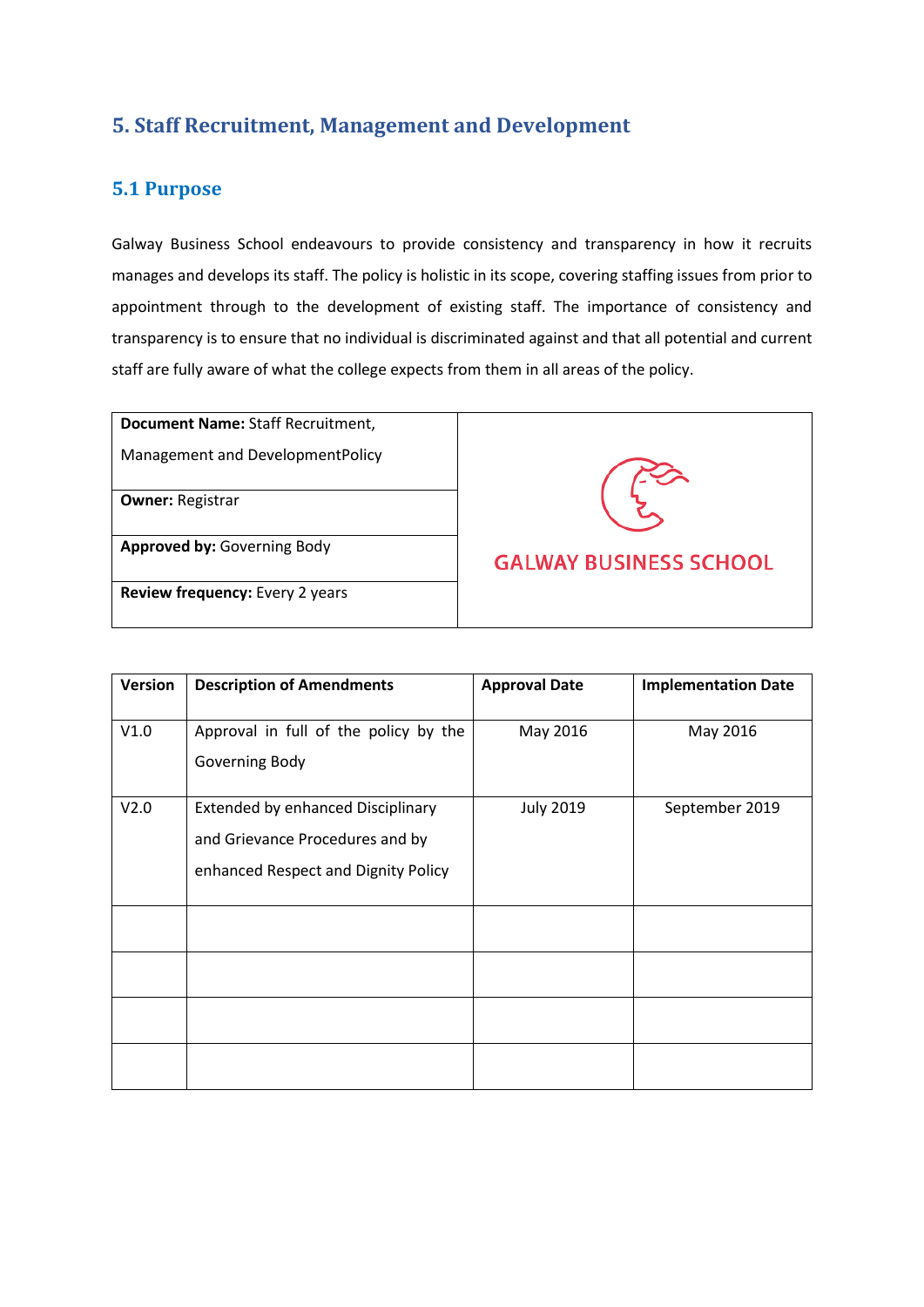## **5.2 Introduction**

Galway Business School considers the quality of its people the single most critical factor in achieving success as a teaching and learning organisation and in equipping learners with the necessary academic and life skills to take their place in the workforce and in society. GBS is committed to attracting qualified, committed and competent academic staff with the necessary expertise to meet the demands of the programmes and to support the learner in their chosen programme of study.

The selection, recruitment and retention of competent and effective staff is fundamental to the ongoing success of the school. Equally, the management and development of staff is integral to ensure that they are sufficiently qualified, supported and capable of delivering the high level of quality education that GBS strives to provide for its leaners.

The policy applies to all staff who are involved in the management, administration and delivery of GBS programmes and supports staff members' contract(s) of Employment and the GBS Employee Handbook.

## **5.3 Staff Recruitment**

The Recruitment Policy ensures that the school identifies and appoints the ideal candidate with the necessary competence to effectively teach and/or support leaners. Consideration must also be given to whether the position is new or recently vacated, why the position is needed, how it will assist the school in achieving its strategic goals and mission, how it relates to other positions in the school, and what skills and other abilities are necessary to carry out its responsibilities.

The decision to recruit an employee is made in response to an identified need. With regards to academic staff, the need to recruit new members of the lecturing team is identified by the Programme Board and/or by the Registrar. The ongoing employment needs of Galway Business School are reviewed by the Management team on a regular basis.

Once the need has been identified, a person specification and job description are produced. The person specification sets out the requirements of the position in terms of qualifications, personal skills and experience. The job description outlines the goals and objectives of the role including the main duties and the reporting relationships involved in the organisation. It is sufficiently flexible to allow the roles and responsibilities to evolve. The selection and recruitment process is signed off by the Managing Director.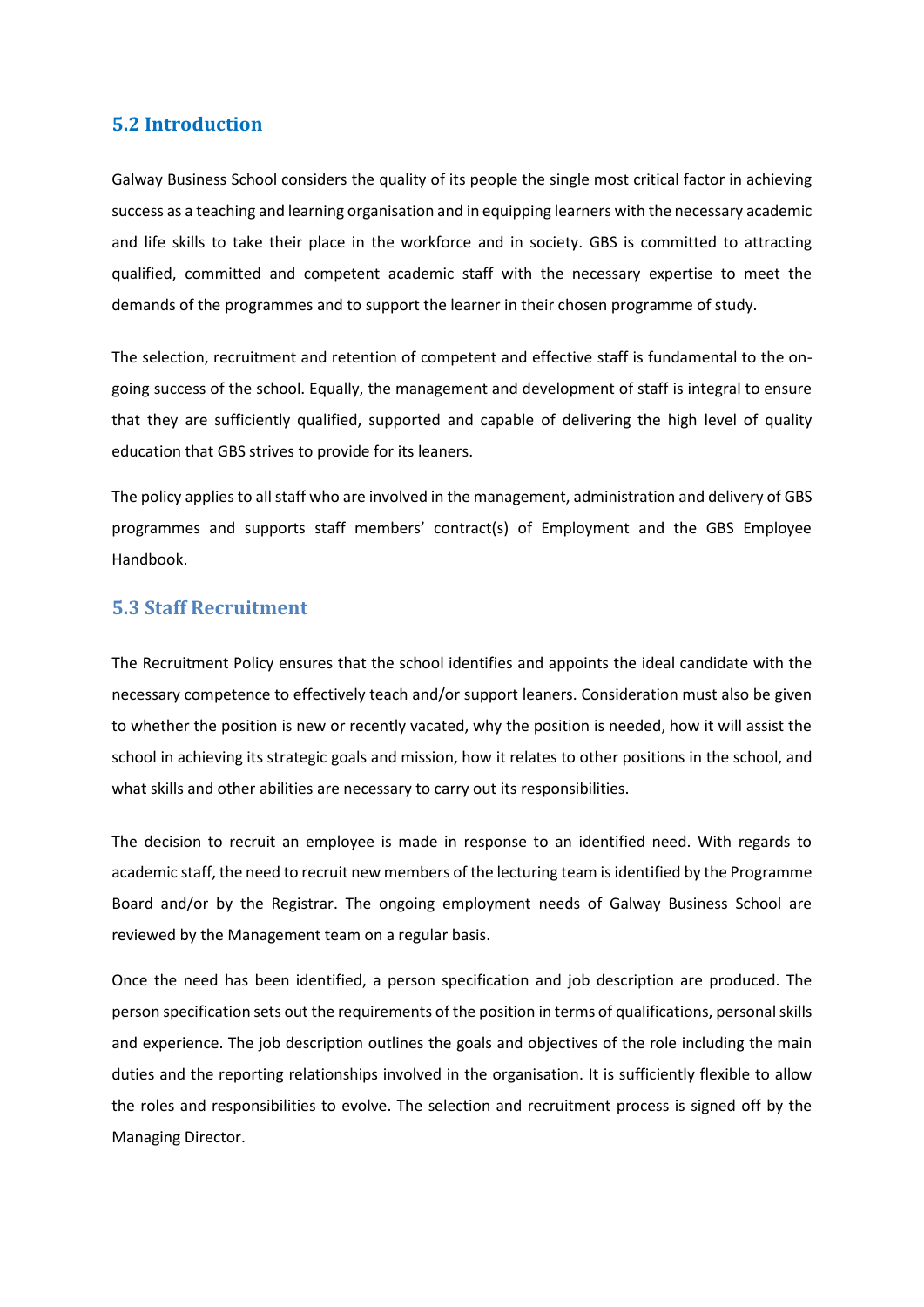For management and administration staff, the College ordinarily appoints a staff member for full-time or part-time contracts. However, should there be a need, the School may appoint a staff member to a fixed-term contract for a defined purpose such as lecturing or administrative support at particular times of the year e.g. the summer examination period. However, this does not negate the legal employment rights that are afforded to staff on fixed-term contracts, which the school fully abides by.

## **5.3.1 Staff Recruitment process**

| Procedure                                  | <b>Details</b>                                                                                                                                                                                                                                                                                                                                                                         |  |  |  |
|--------------------------------------------|----------------------------------------------------------------------------------------------------------------------------------------------------------------------------------------------------------------------------------------------------------------------------------------------------------------------------------------------------------------------------------------|--|--|--|
| Provide rationale for any<br>new positions | New Academic positions must be approved by the Academic<br>Coordinator or Registrar (whoever the recruited person is to<br>report to) and signed off by the Managing Director<br>Non-academic positions must be approved by the Department<br>Head / Line Manager and the Managing Director                                                                                            |  |  |  |
|                                            |                                                                                                                                                                                                                                                                                                                                                                                        |  |  |  |
| Devise a job description                   | The job description will include:<br>Essential skills, qualifications, and the experience necessary<br>Desired skills, qualifications, and experience necessary<br>Key roles and responsibilities of the position<br>A summary of the expected work activities<br>The duration and terms of employment of the position<br>Any additional duties (meetings, programme development etc.) |  |  |  |
|                                            |                                                                                                                                                                                                                                                                                                                                                                                        |  |  |  |
| Advertise a position (both                 | Advertise online, through LinkedIn, the School's website, local<br>$\bullet$                                                                                                                                                                                                                                                                                                           |  |  |  |
| internally and externally)                 | and national newspapers, a recruitment website etc.                                                                                                                                                                                                                                                                                                                                    |  |  |  |
|                                            |                                                                                                                                                                                                                                                                                                                                                                                        |  |  |  |

The step-by-step process for the recruitment of staff is as follows: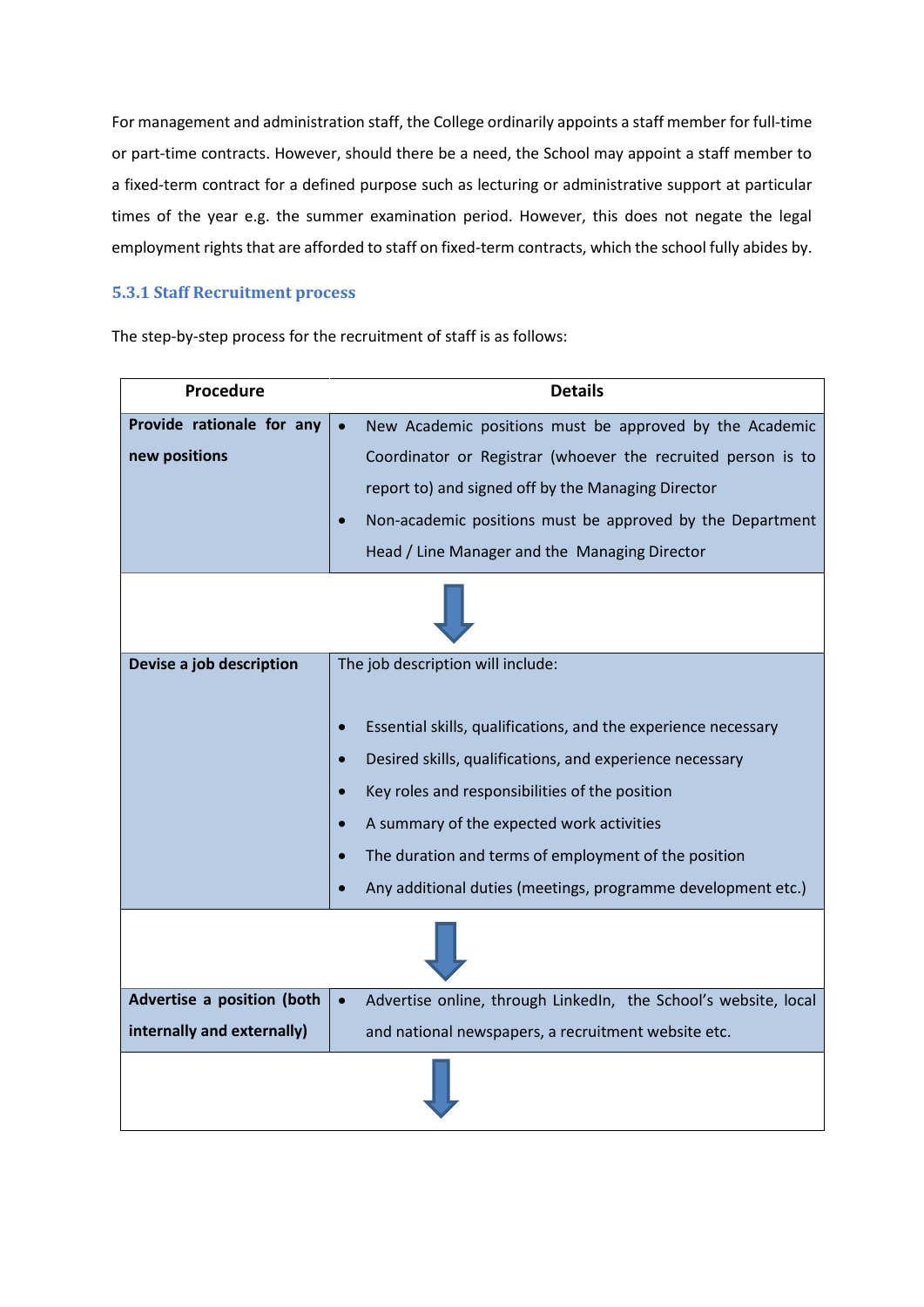| <b>Screen all applicants</b>         | Applicants are screened to see whether they meet the minimum                 |  |  |  |
|--------------------------------------|------------------------------------------------------------------------------|--|--|--|
|                                      | criteria.                                                                    |  |  |  |
|                                      |                                                                              |  |  |  |
| Shortlist a minimum of two           | Any interview panel must contain at least two people, which must             |  |  |  |
| candidates                           | include the line manager of the new appointee.                               |  |  |  |
| <b>Call for interview</b>            | Inform the interviewee that they will be required to do a                    |  |  |  |
|                                      | presentation as part of the interview process                                |  |  |  |
|                                      | Use a criteria-based rating system to score each interviewee,                |  |  |  |
|                                      | based on previously agreed criteria (linked to job description)              |  |  |  |
|                                      |                                                                              |  |  |  |
| <b>Collectively</b><br>choose<br>the | The decision should be unanimous.<br>$\bullet$                               |  |  |  |
| most suitable candidate              | Where it is not, another round of interviews will be required,<br>$\bullet$  |  |  |  |
|                                      | where the interview panel will change.                                       |  |  |  |
|                                      | The selection decision after this round of interviews enquires a             |  |  |  |
|                                      | 2:1 majority in favour of an interviewee.                                    |  |  |  |
|                                      |                                                                              |  |  |  |
| <b>Check references</b>              | A reference check may be completed by email or phone                         |  |  |  |
|                                      |                                                                              |  |  |  |
| offer<br>of<br><b>Make</b><br>an     | Offer is made verbally, followed by a formal letter<br>$\bullet$             |  |  |  |
| employment                           | The candidate has 7 days to respond in writing<br>$\bullet$                  |  |  |  |
|                                      | Upon acceptance, all other interviewees will be notified of the<br>$\bullet$ |  |  |  |
|                                      | outcome of the interview process.                                            |  |  |  |
|                                      | A formal contract is then issued                                             |  |  |  |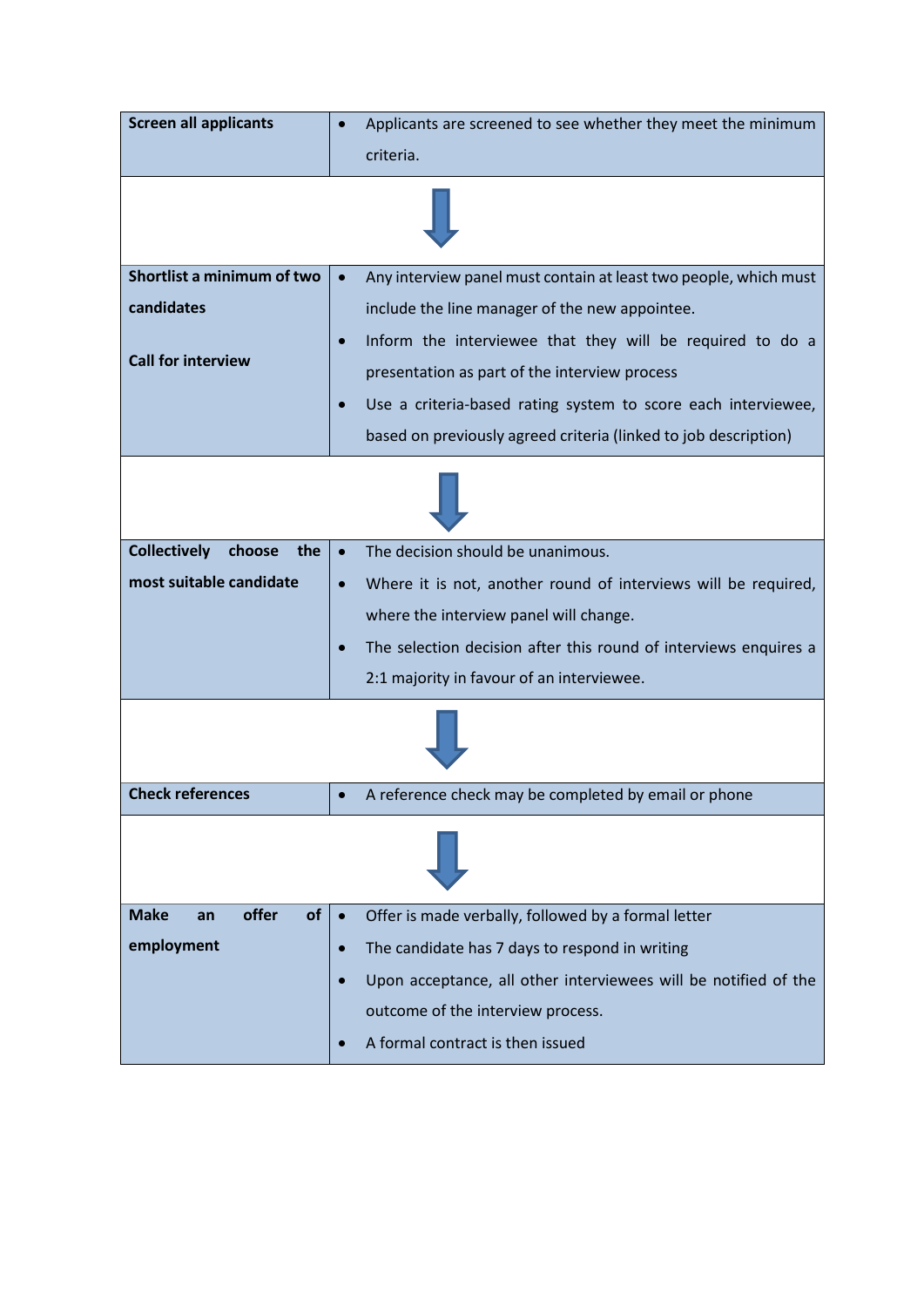## **5.4 Staff Management Process**

GBS views the appropriate management of staff as integral to ensuring that the academic, professional, pedagogical and technical standards of staff are maintained and enhanced. This requires GBS to regularly review the performance of its staff and to support their development within the company. Additionally, every member of staff is provided with a contract of employment and an Employee Handbook on or before the commencement of their employment, so that they are aware of and refer to them at all stages of employment. Lecturers are provided with a Lecturer Handbook as well as the Quality Assurance Handbook location on Moodle.

To ensure that the academic, professional and technical standards of staff are maintained and enhanced, GBS:

- Reviews all job descriptions on an annual basis as part of employee appraisals to ensure their continued relevancy and currency. Such reviews will be particularly cognisant of developments within the area of the job. The reviews are conducted by the Registrar and Academic Coordinator.
- Encourages staff to join professional bodies that are related or relevant to their job. GBS pays any associated membership fee for a professional body, where this is agreed to be of benefit to the school's activities. Staff can recommend or be recommended to join professional bodies by GBS management.
- Encourages staff to attend academic conferences where the topic of the conference is of relevance to their job role. GBS will also pay for any cost of attending the conference and any associated travel expenses. These should be agreed prior to registration for the conference. Staff can recommend or be recommended to attend conferences by GBS management.
- Holds staff training sessions at least twice per year, and more often if necessary, on topics identified as benefiting the school's development. These sessions may be conducted by internal staff members or external personnel. These sessions will be scheduled by GBS management.

## **5.5 Staff Probationary Period**

All new staff hired will serve an initial probationary period of maximum of 11 months. Performance is reviewed after 6 months by their line manager.

Depending on the performance of the individual during this probationary period, the line manager may: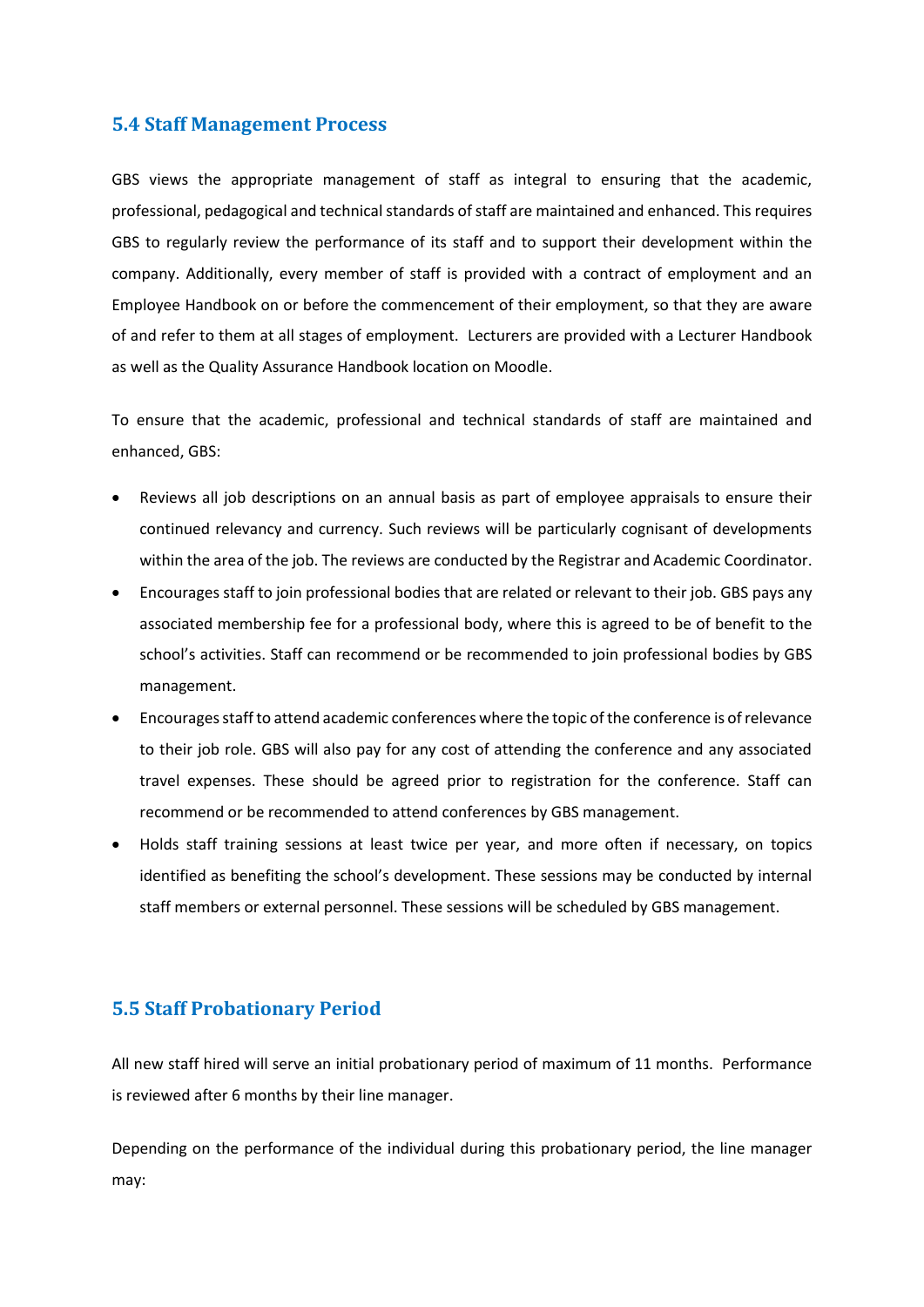- Allow the probationary period to end and inform the individual of this. The individual will be informed that they have successfully completed their probationary period. In practice, the individual's role will not change.
- Extend the period of probation for a further 5 months
- Terminate the employment of the individual

If the decision is to terminate the employment of the individual due to roles and responsibilities of the job not being met, or terminable offences as outlined in the Code of Conduct policy, due process wil be followed. This would be an untypical outcome and would only occur after repeated notifications to the employee that their performance has not met the expected standard.

## **5.6 Staff Appraisal and Development System**

GBS is committed to supporting its staff to fulfil their job responsibilities to the best of their abilities through its Staff Appraisal and Development System. To complement this system, the College also has its own goals for its staff development initiatives. These are:

- To improve the learner experience
- To support the pedagogical approaches used by its teaching faculty
- To support the use of new technology in its teaching and learning methodology
- To support innovation in teaching methods
- To improve the efficiency of its management and administration functions
- To support research activity that contributes to the teaching and learning activities in the college

Furthermore, where the school has a new member of staff who is newly-qualified or has minimal experience, the school commits to supporting this staff member through the following mechanisms:

- Assigning that staff member with a mentor to assist them
- Reviewing their performance within 1 month of commencement in order to provide feedback to date
- Expediting and prioritising CPD training (and funding if necessary)for such staff members. Such applications will be considered outside the structure outlined in the Appraisal and Staff Development System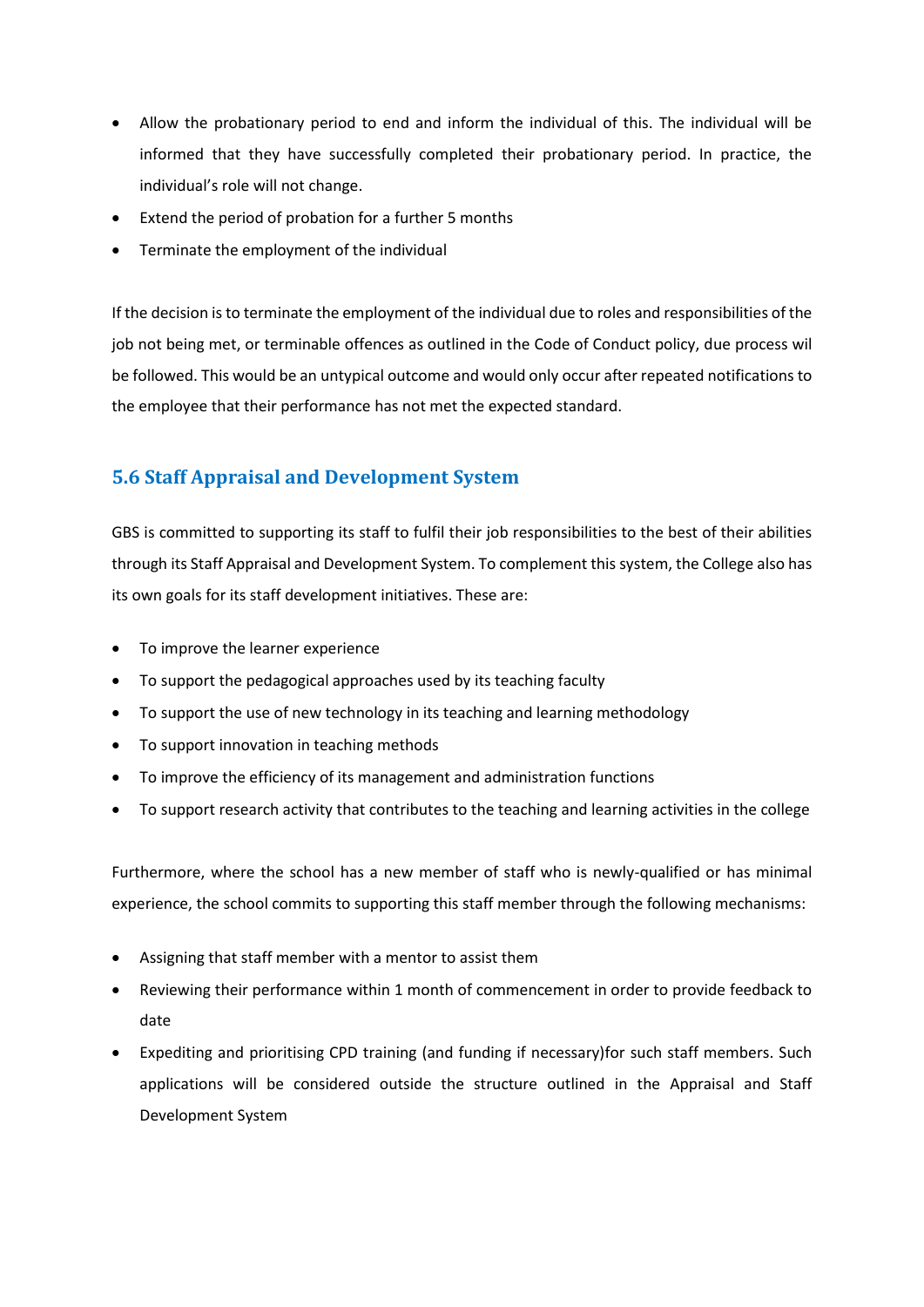## **5.6.1 Staff Appraisal System**

An annual appraisal of all staff is conducted by the Academic Coordinator and Registrar. The key elements of this system are:

- To review the staff member's work performance for the previous year
- To set goals for the following year
- To ensure coherence between staff training and development activities and GBS's strategy
- To ensure that lecturer voice and opinion is considered through out the review process
- To ensure that learner's voice is considered through the review process (through learner feedback)
- To ensure that management voice and opinion is considered through the review process

## **5.6.2 Staff Development System**

The college is commited to the development of its staff and place great importance on the concept of staff development. However, it also acknowledges that the resources it has to commit to staff development are finite. Therefore, the College must review applications for continuous professional development (CPD) and determine which applications merit commitment of resources. The college makes this decision with regard to the following criteria:

- An application for CPD can be made formally as part of the annual appraisal.
- Applications for CPD can also be made informally to the Academic Coordinator
- The college's senior management will assess all CPD applications, and determine the outcomes of all applications, within one month of application.
- All CPD applications will be assessed under the following criteria
	- o Relevancy to the staff member's job role with the company
	- o Relevancy to GBS's strategy
	- o Relevancy to the career progression of the applicant
	- o Cost of the requested CPD activity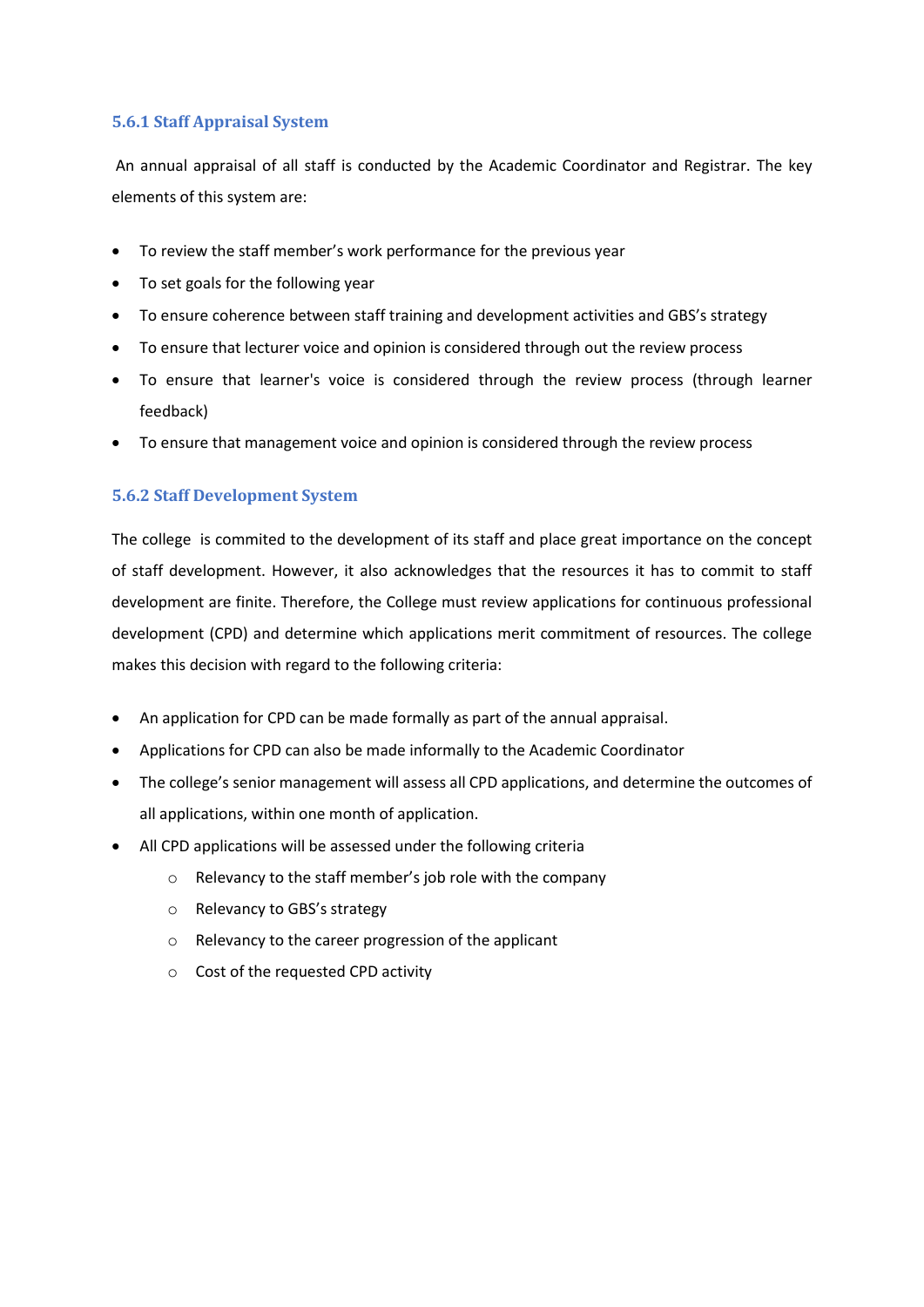## **5.7 Staff Code of Conduct**

The Staff Code of Conduct is intended to support the school's mission to provide high quality education. Furthermore, it facilitates the ethical treatment of staff, a harmonious working environment for staff and a harmonious learning environment for learners.

The central pillars of the Staff Code of Conduct are:

## **Integrity:**

- Staff should act with honesty and integrity in all aspects of their work. Staff will respect the privacy of colleagues and stakeholders unless there is a legal or ethical imperative necessitating disclosure to a relevant person and/or authority.
- Staff must avoid conflicts of interests that should arise between their role with GBS and their private interests. Where there may be such a conflict it is the staff members responsibility to notify their line manager of this.
- Staff will not accept gifts from external individuals, stakeholders or learners without the consent of their line manager. All gifts received will be accounted for with Management. Cash gifts are not acceptable in any circumstances.

#### **Values and Relationships**

- Staff will be fair, reasonable and honest in their interactions with peers, learners, management and stakeholders
- Staff will be committed to quality and inclusion and respect the diversity of learners, management and stakeholders.
- Staff will uphold the reputation of the school and not bring its name into disrepute
- Staff will act in a manner that helps ensure the health and safety of peers, learners, management and stakeholders
- Staff will not intentionally act or behave in a manner that infringes upon legislation or regulations that govern their job role
- Staff will report any incident they witness where the welfare of a peer, learner, management or stakeholder is put at risk
- Staff will not intentionally have in their possession material, in any format, that is inappropriate or offensive to others.
- Staff will be professional, courteous and respectful in all communications with peers, learners, management and stakeholders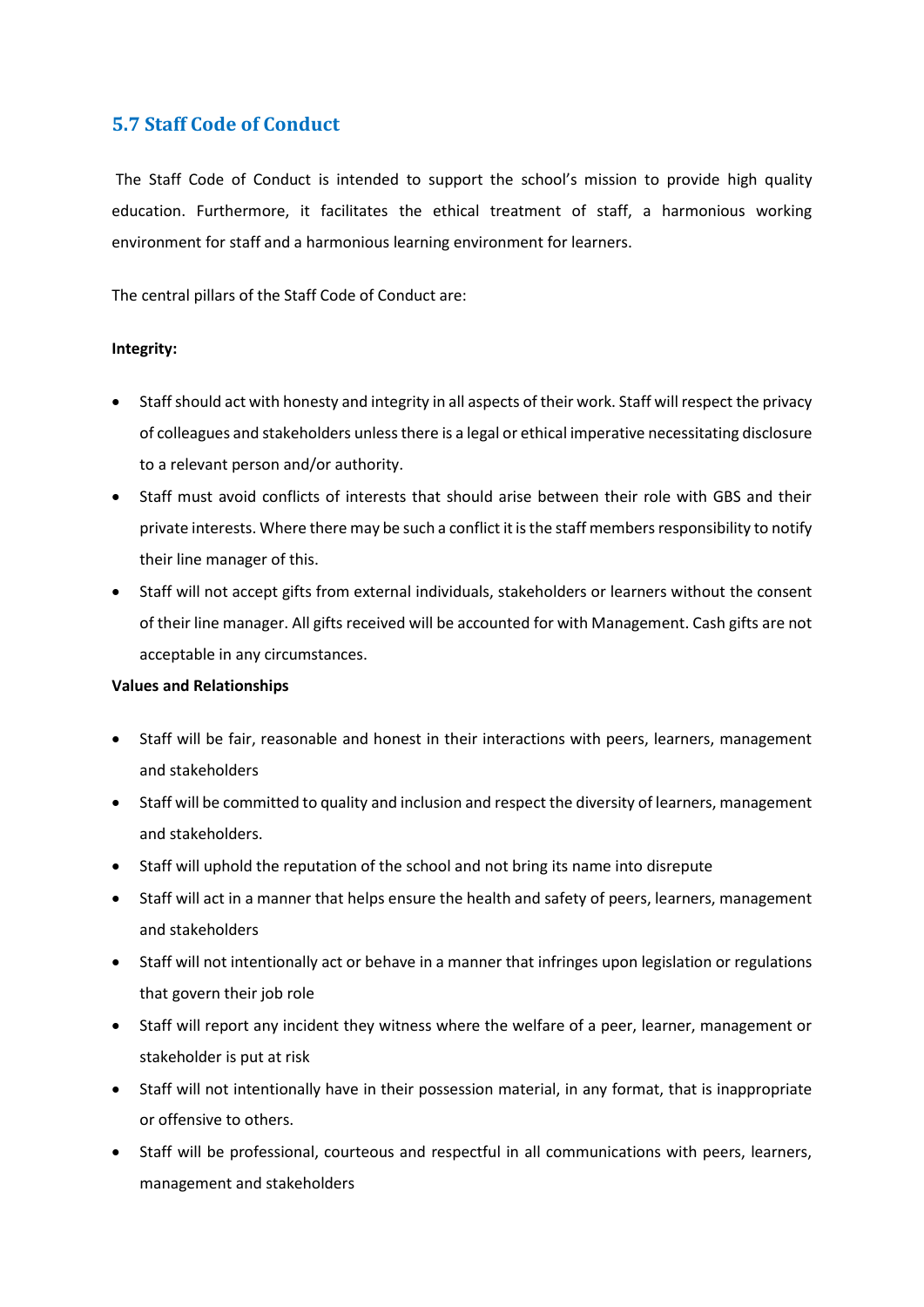- Staff will not present to work in a manner that impedes their ability to perform their roles as expected.
- Staff will respect the confidentially of any information that they may receive during the course of their duties with the school
- Staff are encouraged to be open and transparent in sharing their opinion of the management, operations and governance of the school. Such opinions shall be discussed in a collegial, respectful and professional manner, and can be made by the staff member without fear of reprisal.

## **Practice**

- Staff will fulfil the duties assigned to them to the best of their ability
- Staff will communicate to the relevant person in a timely manner if their availability for a scheduled task/duty/event has changed
- Staff will work in a collaborative and collegial manner, when required, to effectively meet the goals of the school
- Staff will support the school, in as much as is responsible, in improving and enhancing its education provision
- Staff will act in the best interest of the school

Where an aspect(s) of this Code of Conduct is not fulfilled, the staff member may avail of the grievance procedure or be sanctioned under the school's disciplinary process. The school's grievance and disciplinary processes are designed to protect the interests of both the school and its staff, learners and stakeholders.

The grievance and disciplinary process aims to ensure that:

- Staff members are treated fairly and without prejudice
- Staff members have an assumption of innocence until definitively proven otherwise
- Staff members will be given full opportunity to provide their version of events, with any extenuating circumstances taken into account

Where misconduct has been identified in relation to a staff member and is deemed to be major, a staff member will be reprimanded through the disciplinary process outlined below. Ordinarily, staff will progress through the stages of the disciplinary process in order unless there is a justifiable reason to skips a stage(s).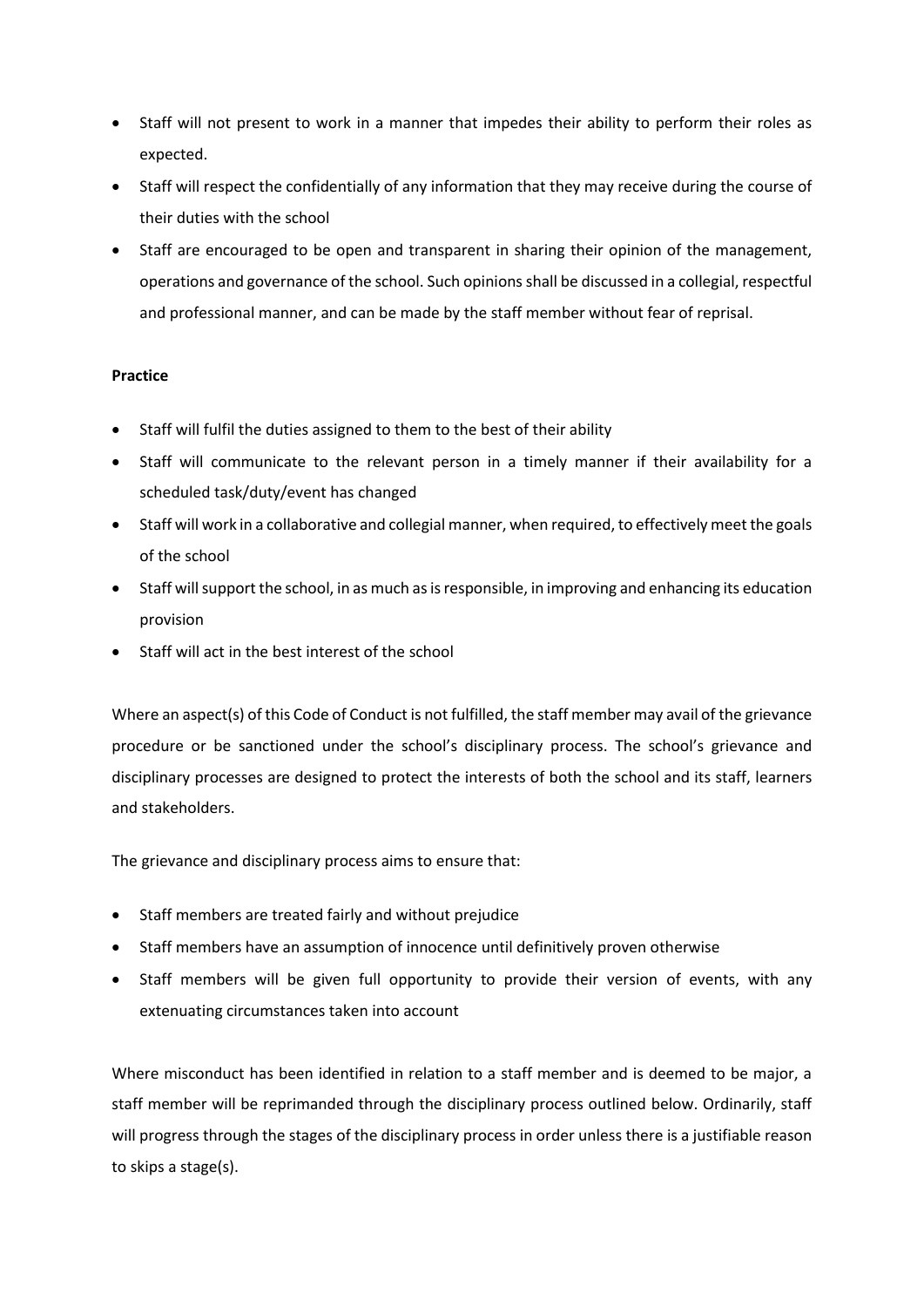## **5.8 Respect & Dignity**

GBS is a multi-cultural community that values and promotes equality and diversity across its organisation. The school does not tolerate unlawful discriminatory practices. GBS believes that its entire staff, learners, visitors, contractors, sub-contractors and others associated with the school have the right to enjoy their work and or study in an environment free from harassment or bullying.

The policy to promote respect and dignity sets out our commitment to the promotion of a school that recognises and respects individual differences and that rejects harassment or bullying as destructive to the recipient, the harasser or bully, and the school. Every employee and learner of the school should be aware that all forms of harassment or bullying are unacceptable and that everyone has a duty to behave in an acceptable and appropriate manner.

The policy provides a set of guidelines for any member of the school community who experiences incidents of harassment or bullying. The policy provides a number of options to resolve incidents that may arise. The policy requires that colleagues adhere to professional standards of behaviour and to take appropriate action in relation to other employees or learners who exhibit unacceptable behaviour.

An individual who experiences harassment or bullying in the course of his/her work or study will have the support of the school in putting a stop to the behaviour. Complaints will be addressed speedily and will be treated with fairness and sensitivity and in as confidential manner as possible.

## **5.8.1 Defining harassment, sexual harassment or bullying**

#### *5.8.1.1 Harassment*

Harassment is any act or conduct (including spoken words, gestures, or the production, display or circulation of written words, pictures or other material), if the action or conduct is unwelcome to the recipient and could reasonably be regarded, in relation to the relevant characteristic of the recipient, as offensive humiliating, or intimidating. Harassment is covered in legislation by the Employment Equality Act, 1998 and 2004. The issue of harassment is also dealt with under Equal Status Act, 2000 and 2004. Sexual harassment is any form of unwanted verbal, non-verbal or physical conduct of a sexual nature. For the purpose of this policy all references to harassment include any activity that can be classified as sexual harassment.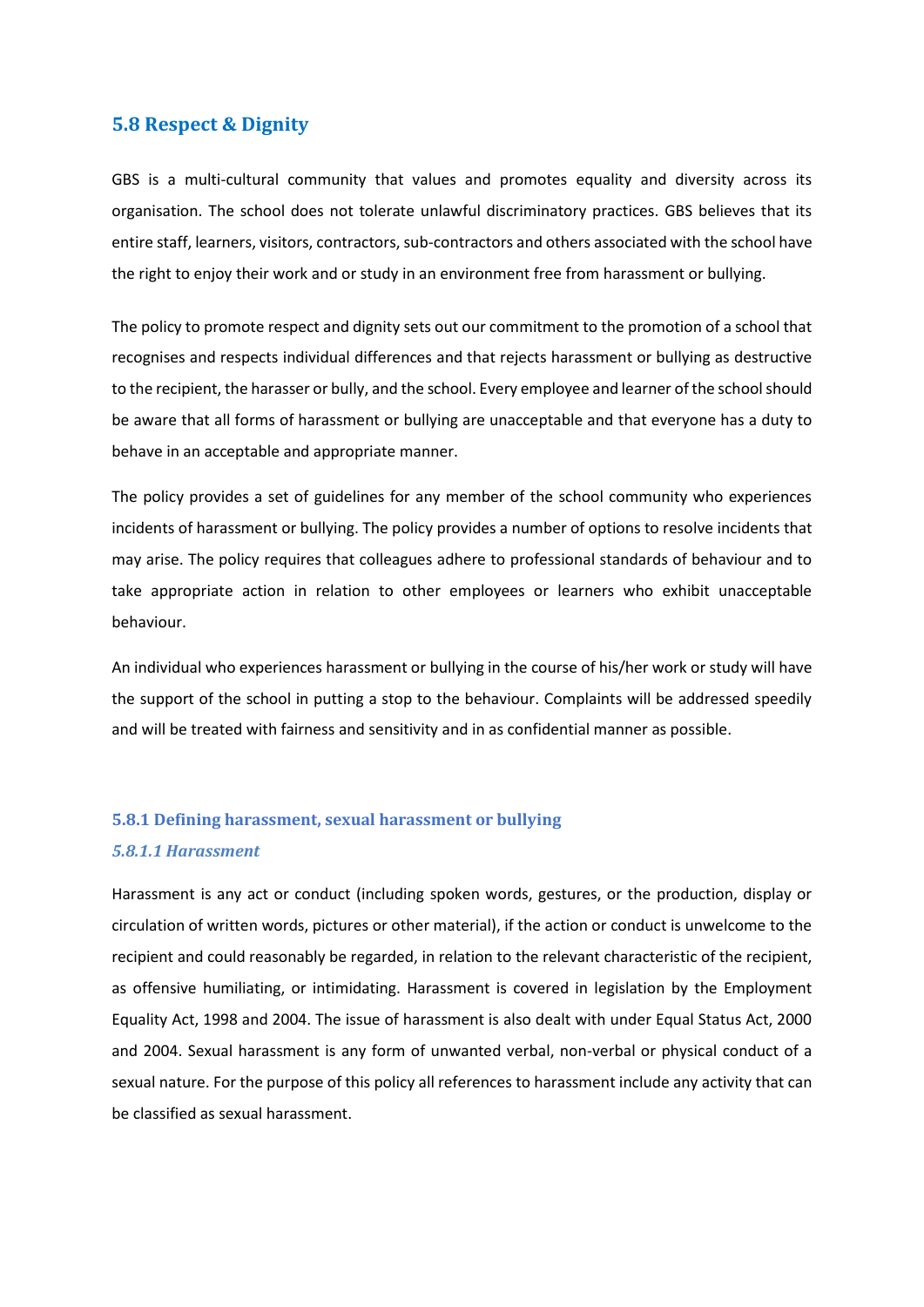#### *5.8.1.2 Bullying*

Bullying is any form of repeated inappropriate behaviour, direct or indirect, whether verbal, physical or otherwise, conducted by one or more persons against another or others, at the place of work and/or in the course of employment which could reasonably be regarded as undermining the individual's right to dignity at work. An isolated incident of the behaviour described in this definition may be an affront to dignity at work, but, as a once off incident, it is not considered to be bullying.

#### **5.8.2 What constitutes harassment or bullying**

There are many examples of harassment or bullying. To constitute harassment under the legislation, the behaviour must be reasonably regarded as offensive, humiliating, or intimidating to the recipient. A single incident of unwanted behaviours of a sexual nature can be viewed as harassment. While some behaviour may be overt such as verbal abuse and the threat of physical violence, it can also be covert including subtle intimidation through inappropriate comments about personal appearance, constant criticisms, isolation and/or exclusion, or unrealistic, embarrassing or degrading demands. The following is a non-exhaustive listing of examples of behaviours which can be viewed as harassment or bullying.

- Abusive, insulting or offensive language by one or more persons to another or others.
- Behaviour or language which frightens, humiliates, belittles or degrades, including criticism that is delivered with a raised voice,
- Inappropriate comments about a person's appearance, lifestyle or their family;
- Teasing or regularly making someone bear the brunt of pranks or practical jokes;
- Interfering with a person's personal effects or work equipment
- Physical assaults or threats
- Behaviour that undermines, treats less favourably, or disempowers others. Examples may include: overloading a person with work, setting timelines that are difficult to achieve or constantly changing deadlines, setting tasks that are beyond a person's skill level, ignoring or isolating a person, deliberately denying access to information, consultation or resources, or unfair treatment in relation to accessing entitlements such as leave or training
- Inappropriate written communication including letters, emails or telephone text messaging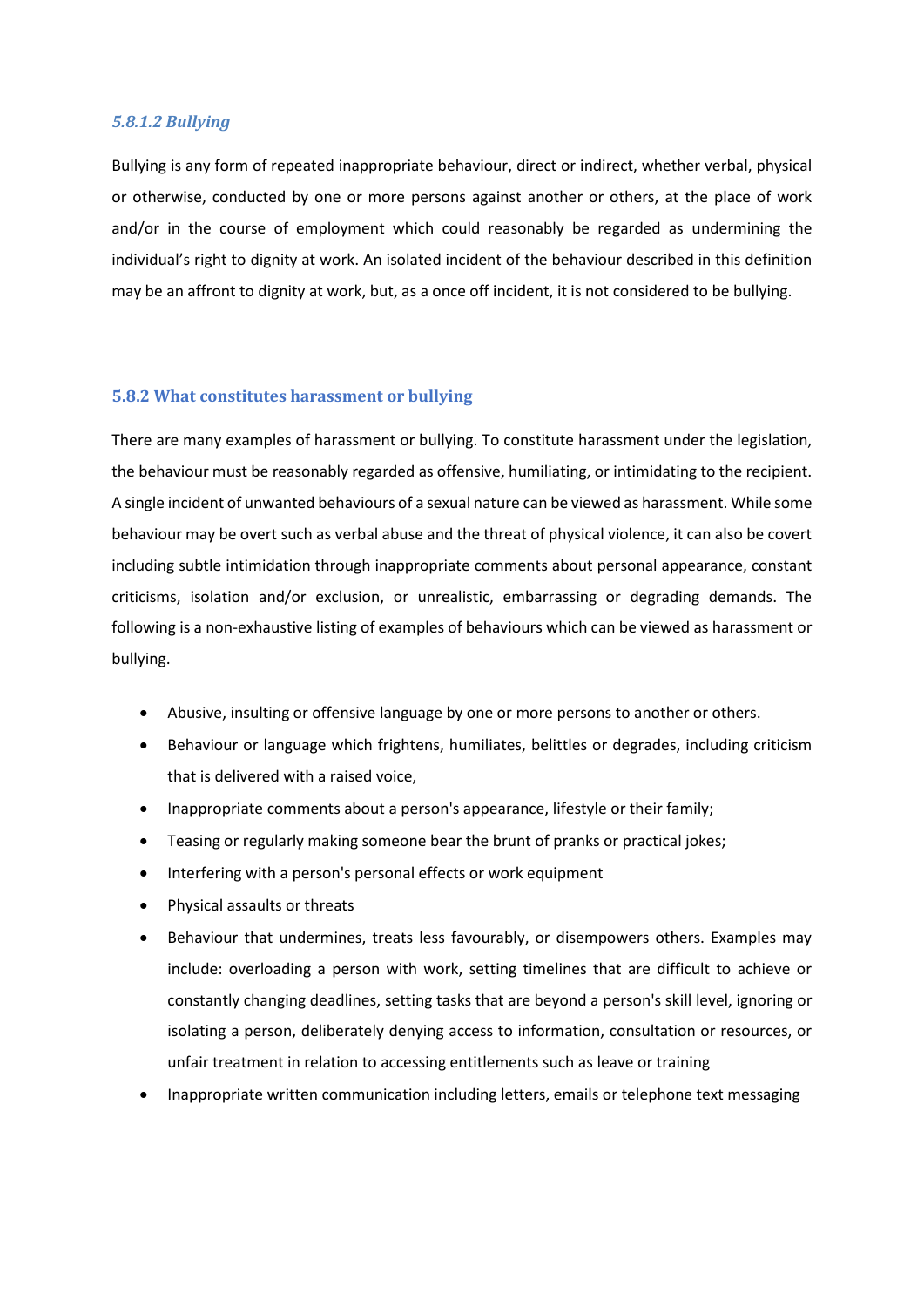## **5.8.3 What does not constitute harassment or bullying?**

It is important to differentiate between the exercise of a person's legitimate authority, as opposed to harassment or bullying. Line managers and supervisors have the right to manage, direct and govern how work is done, and a responsibility to monitor workflow and to manage performance. The exercise of this right is not harassment or bullying.

Disciplinary action taken against staff or learners does not constitute harassment or bullying where the appropriate processes have been applied and communicated in a professional manner, examples of which follow:

- Constructive feedback and /or advice on performance or professional behaviour are appropriate and reasonable management actions.
- Critical comments indicating performance deficiencies do not constitute harassment or bullying where the comments are objective and communicated professionally.
- Constructive and appropriately delivered feedback which is intended to assist staff to improve their performance or the standard of their behaviour.
- Constructive and appropriately delivered academic feedback to learners. Any such feedback should be in keeping with the school regulations.

## **5.8.4 Nine grounds of prohibited discrimination - as outlined in the Employment Equality Act, 1998 and 2004**

- Gender : A man, a woman or a transsexual person (note: specific protection is provided for pregnant employees or in relation to maternity leave);
- Civil Status: Single, married, civil partnered, separated, divorced or widowed;
- Family Status: A parent of a person under 18 years or the resident primary carer or a parent of a person with a disability;
- Sexual orientation: Gay, lesbian, bisexual or heterosexual
- Religion: Different religious belief, background, outlook or none;
- Age: This applies to all ages above the maximum age at which a person is statutorily obliged to attend school;
- Disability: This is broadly defined including people with physical, intellectual, learning, cognitive or emotional disabilities and a range of medical conditions;
- Race: A particular race, skin colour, nationality or ethnic origin;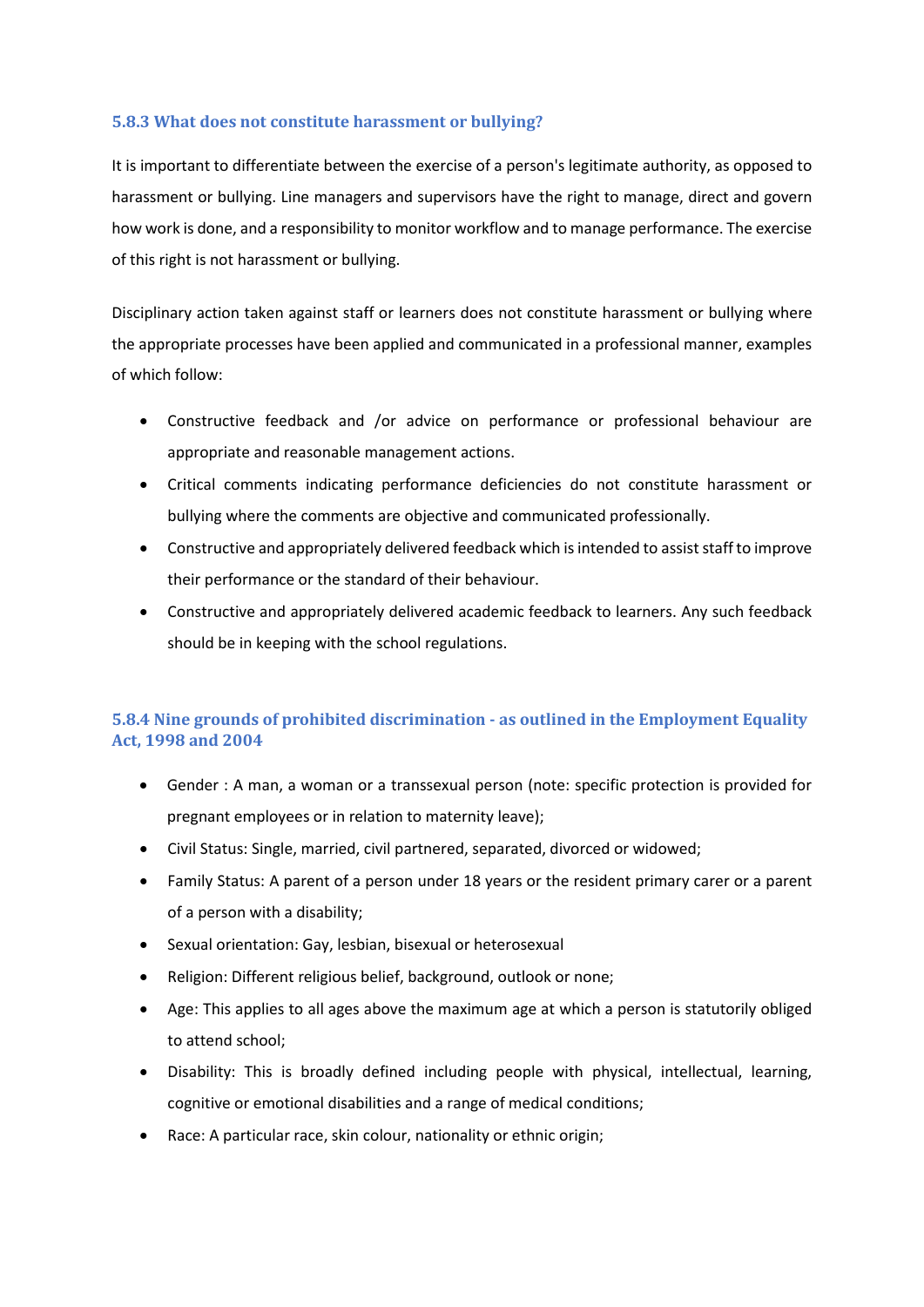• Membership of the Traveller community: People who are commonly called Travellers, who are identified both by Travellers and others as people with a shared history, culture and traditions, identified historically as a nomadic way of life on the island of Ireland.

#### **5.8.5 Impact of harassment, sexual harassment or bullying**

Harassment or bullying can lead to serious health consequences and individual distress for those, affected, and cause organisational disruption with substantial financial and other consequences for the school. Indicators include disrupted teamwork; poor morale; reduced student and staff loyalty/commitment; impact on recruitment/retention, increased absenteeism, sick leave, staff turnover and poor employer public image.

Harassment or bullying can impact on health as indicated by distress, anxiety, sleep disturbance; sense of isolation; depression; loss of self-esteem/self-confidence; impaired ability to make decisions; physical symptoms of ill health e.g. headaches, nausea; deterioration in family/social relationships and increased risk of injury in the work/study environment.

At an organisational level, harassment or bullying may result in an unsafe work environment, which can lead to prosecution under Section 8.2 b of the Health Safety and Welfare at Work Act 2005 [\(www.oireachtas.ie/documents/bills28/acts/2005/a1005.pdf\)](http://www.oireachtas.ie/documents/bills28/acts/2005/a1005.pdf).

#### **5.8.6 Victimisation**

A complainant will not be victimised or subjected to any form of sanction for making a complaint in good faith, nor will any individual be victimised or subjected to sanctions for giving evidence in proceedings or giving notice of their intention to do so. No element of penalty will attach to a complainant whose complaint is found to demonstrate that:

- Harassment or bullying did take place
- Harassment or bullying did not take place
- It was not possible to determine whether harassment or bullying occurred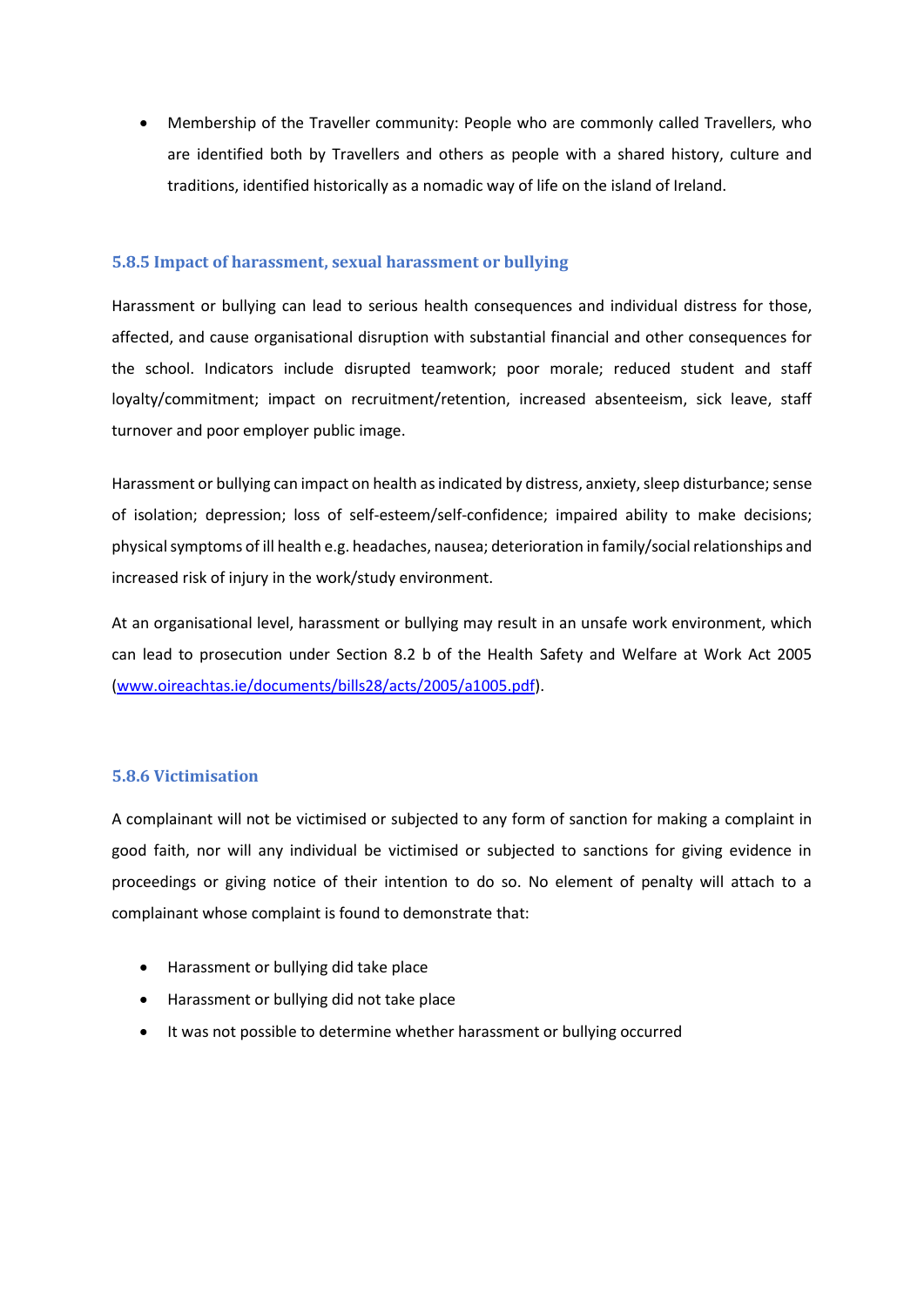## **5.8.7 What is expected of members of the GBS community** *5.8.7.1. GBS Appropriate behaviour guidelines*

In accordance with the general guidance and the specific principles set out in this policy, appropriate behaviour for members of the GBS community is one which recognises the right to dignity of all individuals, and imposes a duty of respect on them, whereby members of the GBS community are treated with consideration, courtesy and respect, without harassment, or physical or verbal abuse, or actions that can be interpreted as bullying or demeaning of others.

In view of GBS's stated commitment to equality of treatment for all individuals in the school community, all its members are expected to act with tolerance, sensitivity, respect, and impartiality towards others. This is especially so where there may be a variation in the interpretation of acceptable behaviour resulting from different backgrounds and cultures. It particularly applies also where a power imbalance exists. Power imbalances can exist in many forms including seniority, membership of a group and level of knowledge about systems or processes.

GBS takes all allegations of harassment or bullying very seriously. However, every staff member and learner of the school should be aware that where, following an investigation, it is found that a complaint is malicious, frivolous or vexatious, the complainant may face disciplinary action up to and including dismissal in serious cases, particularly in cases where the good name and reputation of another member of the school community has been unjustifiably attacked.

## *5.8.7.2 Responsibilities of all members of the GBS community*

All members of the GBS community have a duty to behave and conduct themselves so as to respect the right of others to dignity, courtesy and respect at all times. All members should refrain from engaging in acts of harassment or bullying and work to deliver a positive environment in which to conduct all school activities.

Every member of the GBS community is responsible for safeguarding his/her own safety and welfare, and that of his/her colleagues who may be affected by his/her actions, or omissions, while at work or on school premises. Therefore each person has a duty not to place the safety, health and welfare of colleagues at risk by engaging in harassment or bullying, and where in a position of authority, to take the appropriate steps to stop bullying or harassment if or when it occurs.

Members of the GBS community should also cooperate by providing any relevant information when an allegation of harassment or bullying is being looked into whether at an informal or formal stage. Any person who believes they are being subjected to harassment or bullying is encouraged and,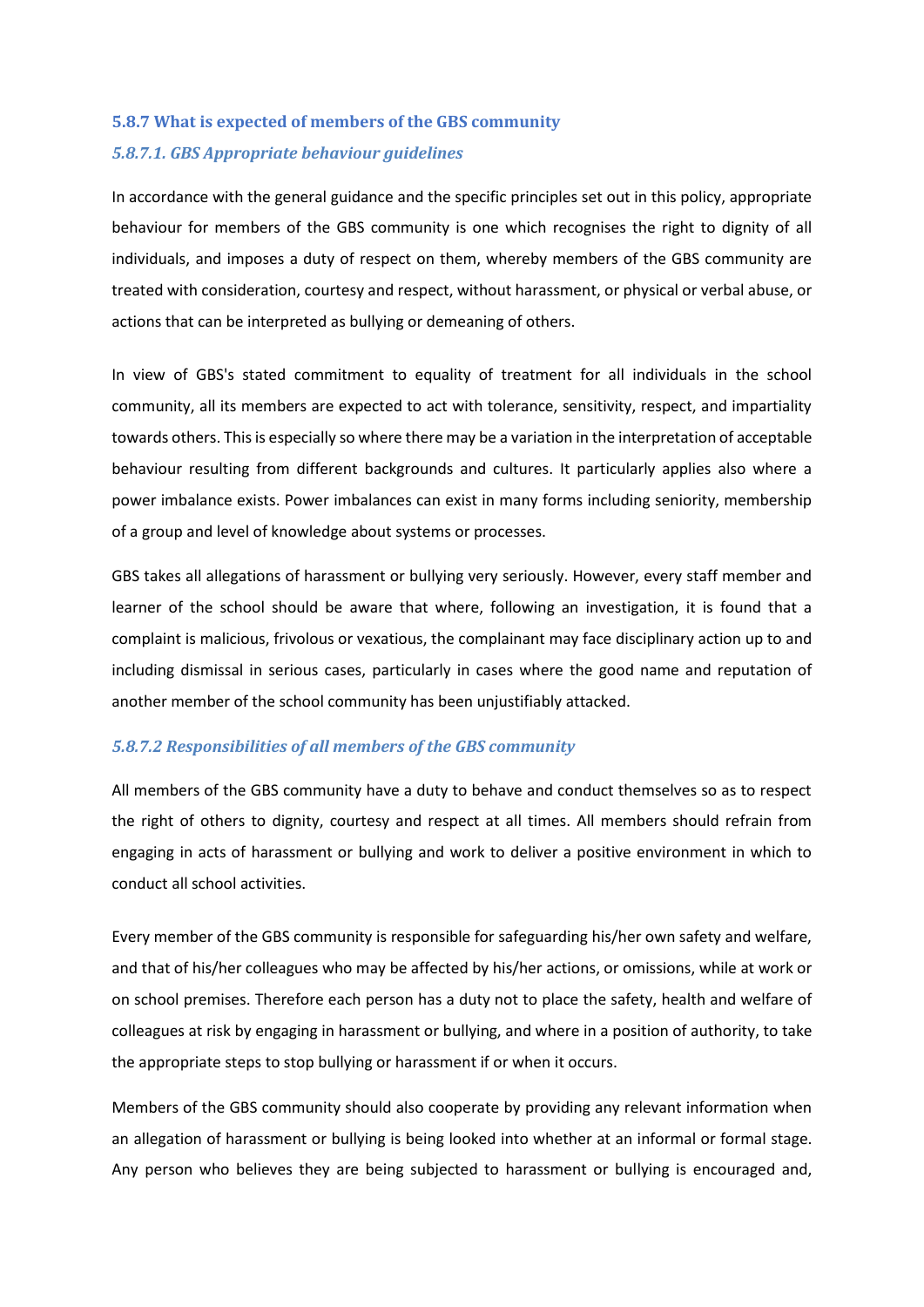indeed expected to report such incidents and to engage in a co-operative manner with any process undertaken with a view to reaching an effective resolution or having the matter fully investigated.

#### *5.8.7.3 Responsibilities of Managing Director and Registrar/Head of School*

GBS requires all staff members with management responsibilities, where practicable, to provide and maintain a working environment in which their staff and learners are not exposed to hazards, of either physical or psychological nature. Managers who fail to act on reported incidents of harassment or bullying may be in breach of the GBS appropriate behaviour guidelines as outlined above in Section 5.9. Managers have a responsibility to manage in such a way as to protect the safety, health and welfare of employees. This means accepting responsibility for preventing bullying at work and endeavouring to resolve alleged cases of bullying at work.

All staff with management responsibility will promote the policy and treat complaints seriously and address them promptly, confidentially and impartially in accordance with the informal complaint resolution procedure. The emphasis is on promoting as early and as informal a resolution as is possible.

When a manager has witnessed or has been advised of inappropriate behaviour, appropriate remedial action should be taken as outlined in this policy. There is a responsibility on the manager to manage and facilitate a resolution wherever possible. Managers will ensure that complainants are not victimised for making a complaint in good faith.

## *5.8.7.4 Where does the Policy apply*

This policy applies to all areas of the GBS's operations and academic courses. Any member of the school community who is found to have harassed or bullied may be subject to the appropriate staff or learner disciplinary action and/or other sanctions up to and including dismissal.

Where the conduct complained of is violent or criminal in nature, the Gardaí will be contacted without undue delay. In addition, in the case of staff, an immediate formal complaint should be made to the Registrar and Managing Director. Learners should make an immediate formal complaint to the Academic Co-ordinator or Registrar.

#### **5.8.8 Contact people**

For any member of the GBS community who feels that they have experienced harassment, bullying or discriminatory behaviours there can be a heightened sense of isolation. In order to ensure that staff and students can determine the appropriate way to deal with the issue there are a number of contact people than can be approached to support the individual while they address the issue.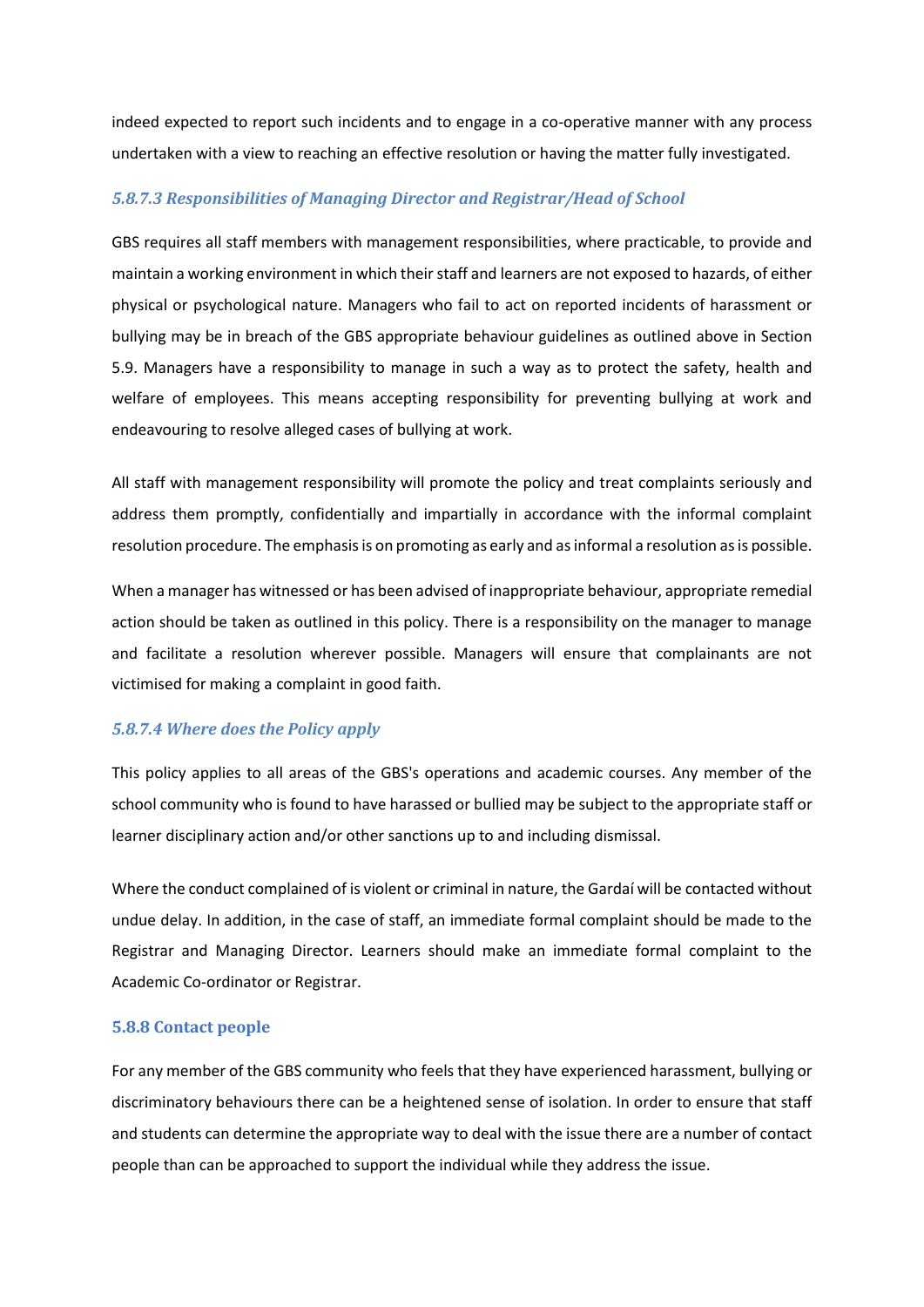Contact persons for staff include:

- Head of Teaching & Learning
- Registrar/Head of School
- Managing Director
- CEO

Contact person for learners include:

- Academic Co-ordinator
- Registrar/Head of School

## *5.8.8.1 Policy Advisors*

The policy advisors are GBS staff members who are appointed by the Managing Director to help to support staff as part of the informal process under the remit of this policy. This can be done by

- listening to your experiences
- providing support to help resolve the problem
- giving information and support on the processes covered by this policy and also other supports available within the school

## **5.8.9 Implementation of Policy to Promote Respect and Dignity**

The policy will be communicated to all members of the GBS community. The policy will be available on the GBS learning and teaching platform 'Moodle', 'Teacher Handbook, and 'Learner Guide: Learner Code of Conduct and Discipline' and will be communicated to and distributed to new employees in the GBS's induction process and in training courses. It will be communicated to incoming learners during the induction process.

The school places particular responsibility upon Registrar/Heads of School, as well as managers to make every reasonable effort to eliminate harassment or bullying of staff and learners within their areas. They must ensure that they and those reporting to them are aware that harassment or bullying are regarded as being completely unacceptable forms of behaviour and will not be tolerated in the GBS community. Definitions of harassment, sexual harassment or bullying behaviours are detailed in section 1.2 of this Policy.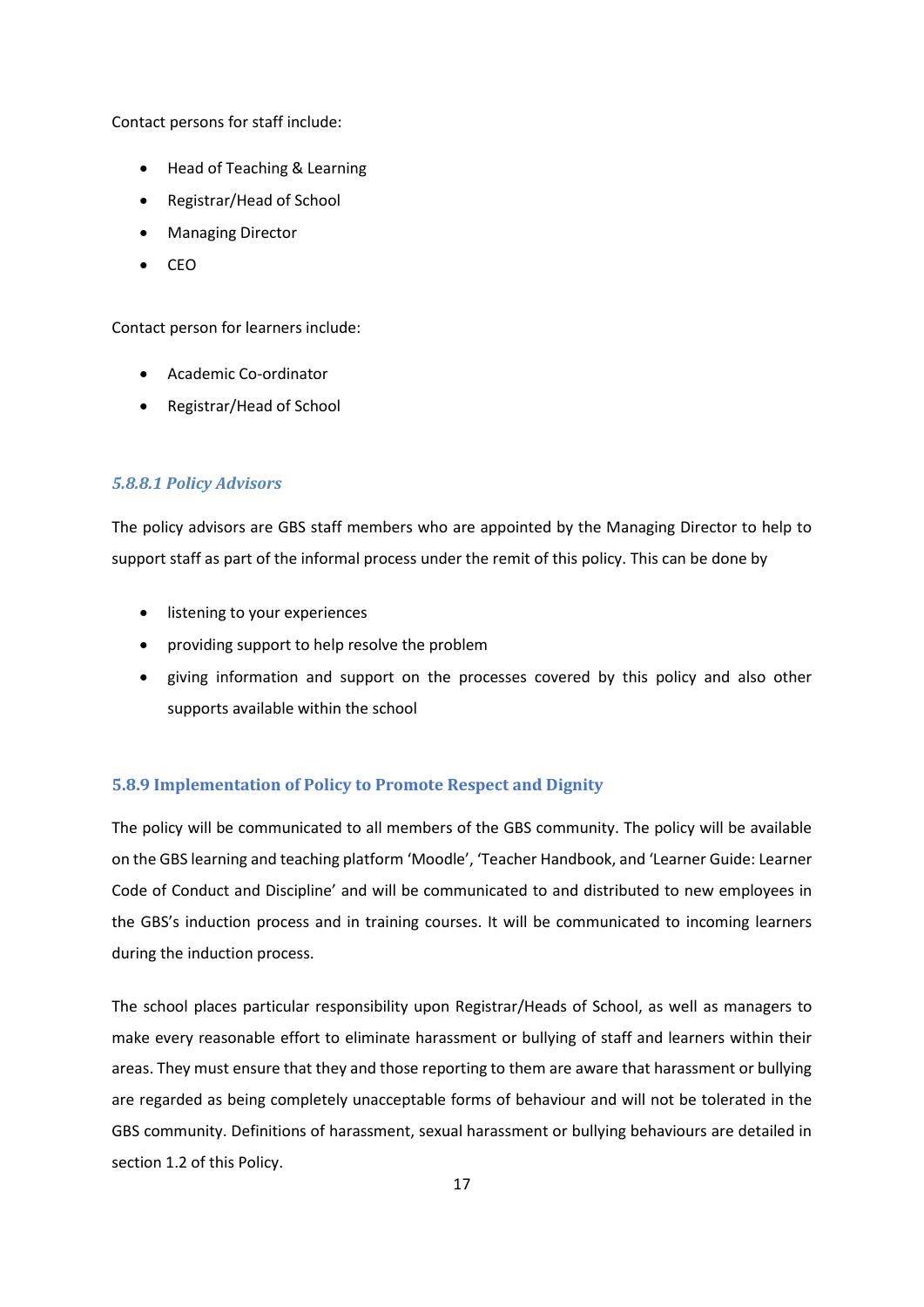The school is committed to monitoring reported incidents of all forms of harassment or bullying in the workplace. This will be carried out through the Registrar. To allow the Registrar to report on an annual anonymised basis, any incident of harassment or bullying should be recorded and returned to the Managing Director.

This policy will be reviewed on a regular basis for effectiveness in its implementation and operation. This will be done in line with changes in statute law, relevant case law and other developments, and in line with the school's experience.

The Registrar will present an annual report on the operation of the policy to the Managing Director and CEO.

## **5.8.10 The process for dealing with incidents of harassment or bullying** *5.8.10.1 Confidentiality*

Confidentiality will be maintained throughout any investigation to the greatest extent possible, consistent with the requirements of a fair investigation. All individuals involved in the informal or formal complaints procedures (especially policy advisors) are expected to maintain the utmost confidentiality on the subject. However, GBS will of course be obliged to disclose the details of any complaint to such persons and to such extent as is necessary to properly and fairly investigate the complaint.

#### **5.8.11 Informal, GBS Resolution Process**

#### *5.8.11.1 STEP 1 - Determining whether harassment or bullying has taken place*

In order to help staff or learners determine whether they are being harassed or bullied it is recommended that they complete a self-audit check list (p.107). If after having completed the selfaudit and sought advice the staff member or learner feel they have a valid complaint, it is recommended that they should proceed to step 2 of the informal resolution process. As part of the informal process it is recommended that any staff member or learner should seek advice and guidance from one of the contact people.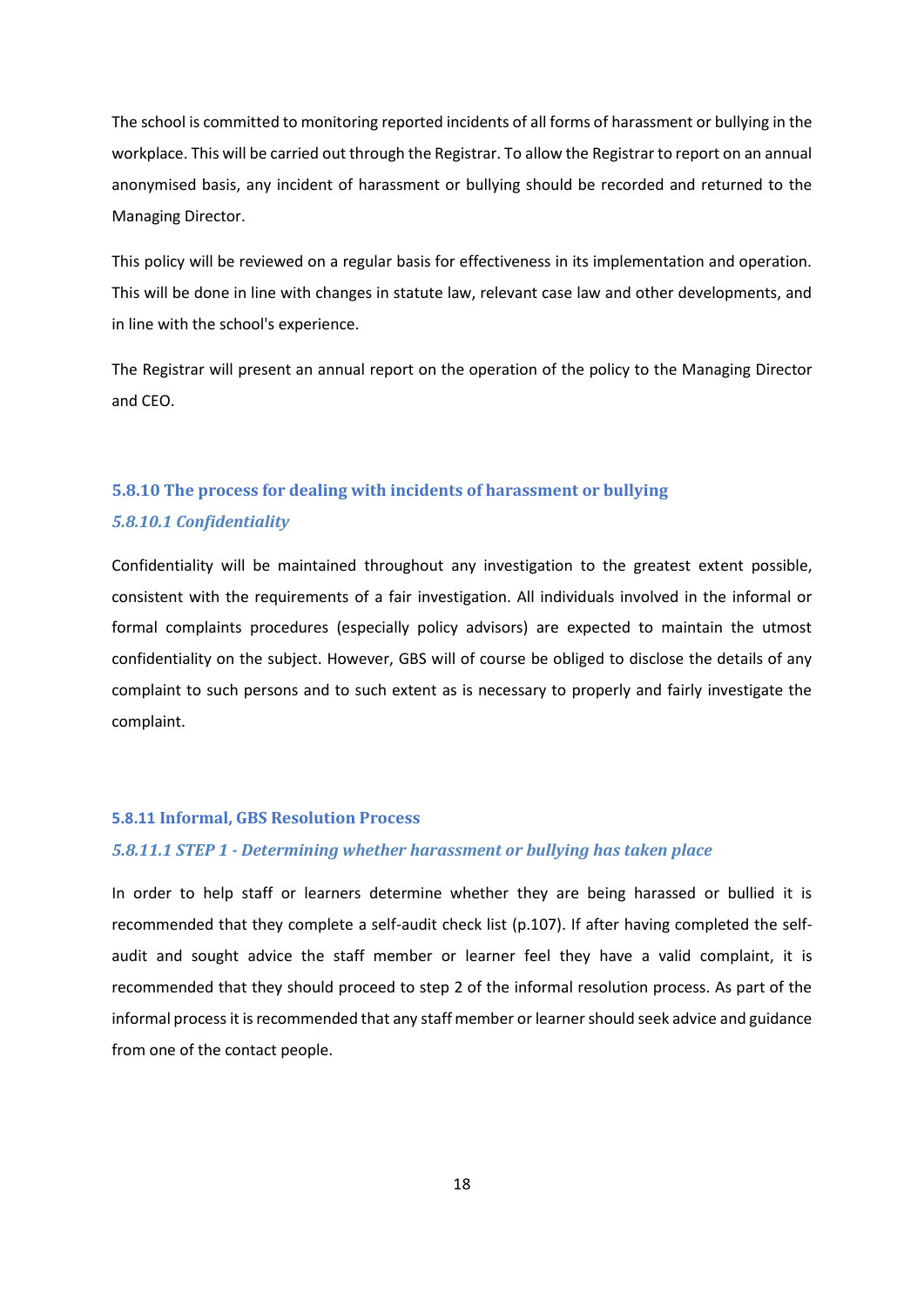#### *What are the facts?*

Harassment or bullying can sometimes be difficult to prove. It is therefore important for a complainant to keep a careful record of:

- when and where incidents occurred
- what was said/done
- how it made them feel
- who was involved
- potential witnesses
- names/details of people who will support their claims

#### *Communication Breakdown:*

The issue may result from a communication breakdown, an interpersonal dispute, or a lack of clarity around roles in teams. If this is the situation, by talking to the other party about the difficulties that are being experienced, a resolution may be possible. It is important to stick to facts. In this situation staff or learners should talk about the impact that events have had on them. This can be illustrated by examples. It is important that any meeting should be open and a two-way frank discussion. The meeting should be held in a private space away from the work or study environment.

It is important to remember that a one off incident does not constitute bullying and any bullying behaviour must be of a repeated nature in order to be investigated.

#### *5.8.11.2 STEP 2 - Request that the behaviour stop, Approach the person directly*

Unless a staff member or learner feels that they are unable to, or where they feel it may be dangerous, uncomfortable or stressful for them to do so, they should initially discuss the matter with the person/people concerned and request that the unwanted behaviour stop. The complainant should raise the issue as soon as possible after it has happened. Raising the issue with the individual provides them with an opportunity to desist from the complained of behaviour, which they may not even be aware of.

Once the complainant has made the person engaging in the complained of behaviour aware of its effect, it is frequently the case that the latter desists from it and appropriate relations are restored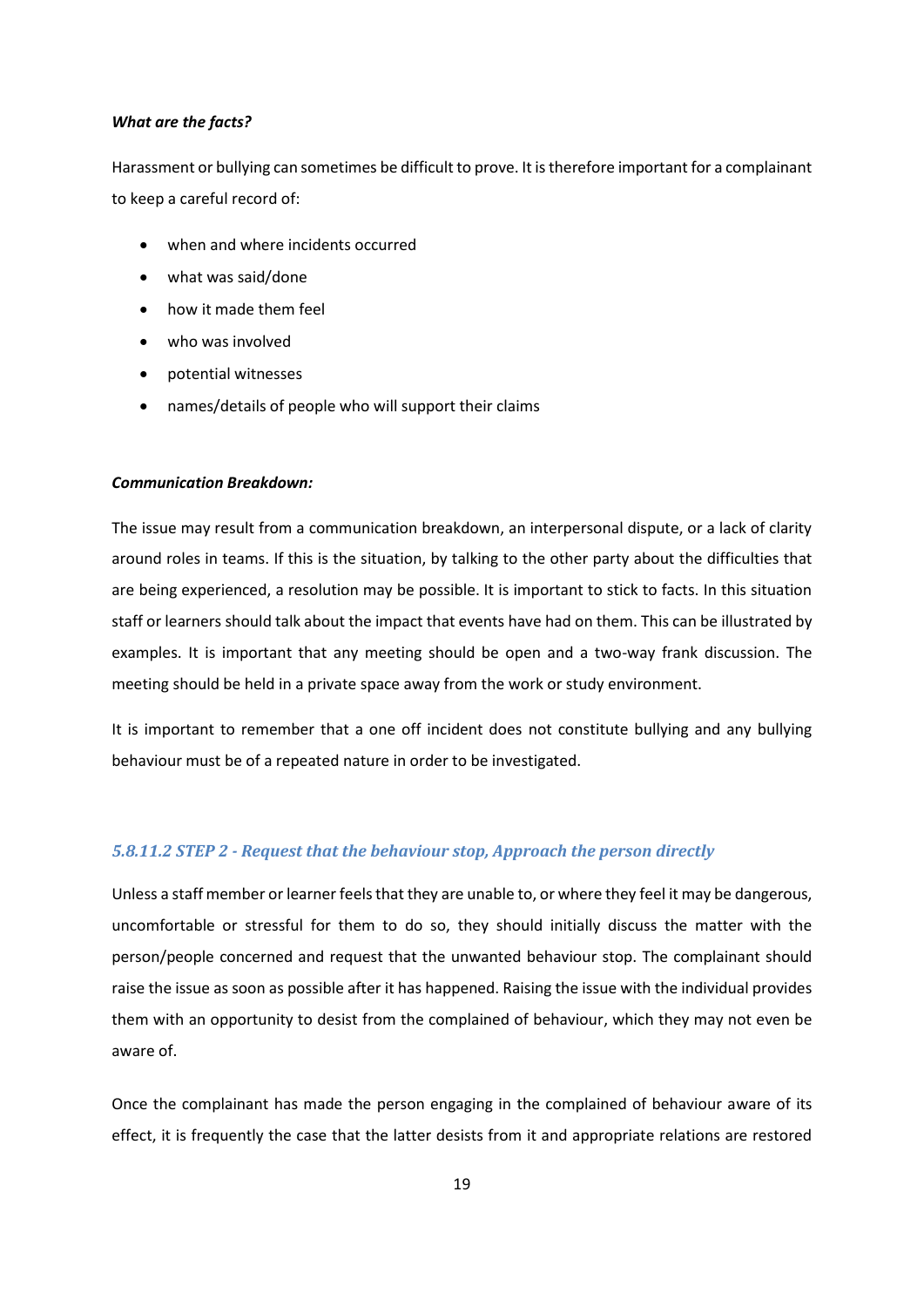between the parties. However, if the informal process is unsuccessful or deemed inappropriate the complainant may decide to go to step 3 –facilitated resolution or to step 4 – formal resolution process.

#### *5.8.11.3 STEP 3 - Attempt a resolution through Facilitation*

Should the direct approach either not have the desired effect or not be possible, the complainant should raise the matter with either their line manager or the line manager of the person engaging in the unwanted behaviour. In the case of learners this should be done with their programme leader or Academic Co-ordinator. In the event that the person who is allegedly harassing or bullying is the line manager or programme chair another person in authority within the GBS should be contacted (i.e. Academic Co-ordinator, Registrar, Academic Administrator)

In situations where a solution has not been reached following the initial process the option of a facilitated meeting should be put forward. Where this involves a staff member, the Registrar may facilitate the meeting. Where the claimant is a learner, the Academic Co-ordinator may facilitate a meeting.

Through facilitation a solution may be found at which point the issue will be deemed to have been resolved. The line manager should monitor the work environment to ensure that the unwanted behaviour has ceased. Where facilitation does not provide a solution the complainant may decide to proceed to step 4, the formal complaint procedure.

#### *5.8.11.4 Step 4 - Formal GBS Resolution Process - Staff*

In the event that the informal processes have not proved successful in restoring a working relationship the complainant may wish to lodge a formal complaint.

#### *Formal Resolution procedure for complaints against a member of staff*

• Write to the Managing Director with full details of the complaint and copies of all or any relevant notes of the alleged behaviours. Although a complainant may decide to access the formal resolution process at any time where an allegation of harassment or bullying is made, where an Informal Resolution has not been attempted, the Managing Director may decide to explore other options with the complainant prior to proceeding to the investigation stage.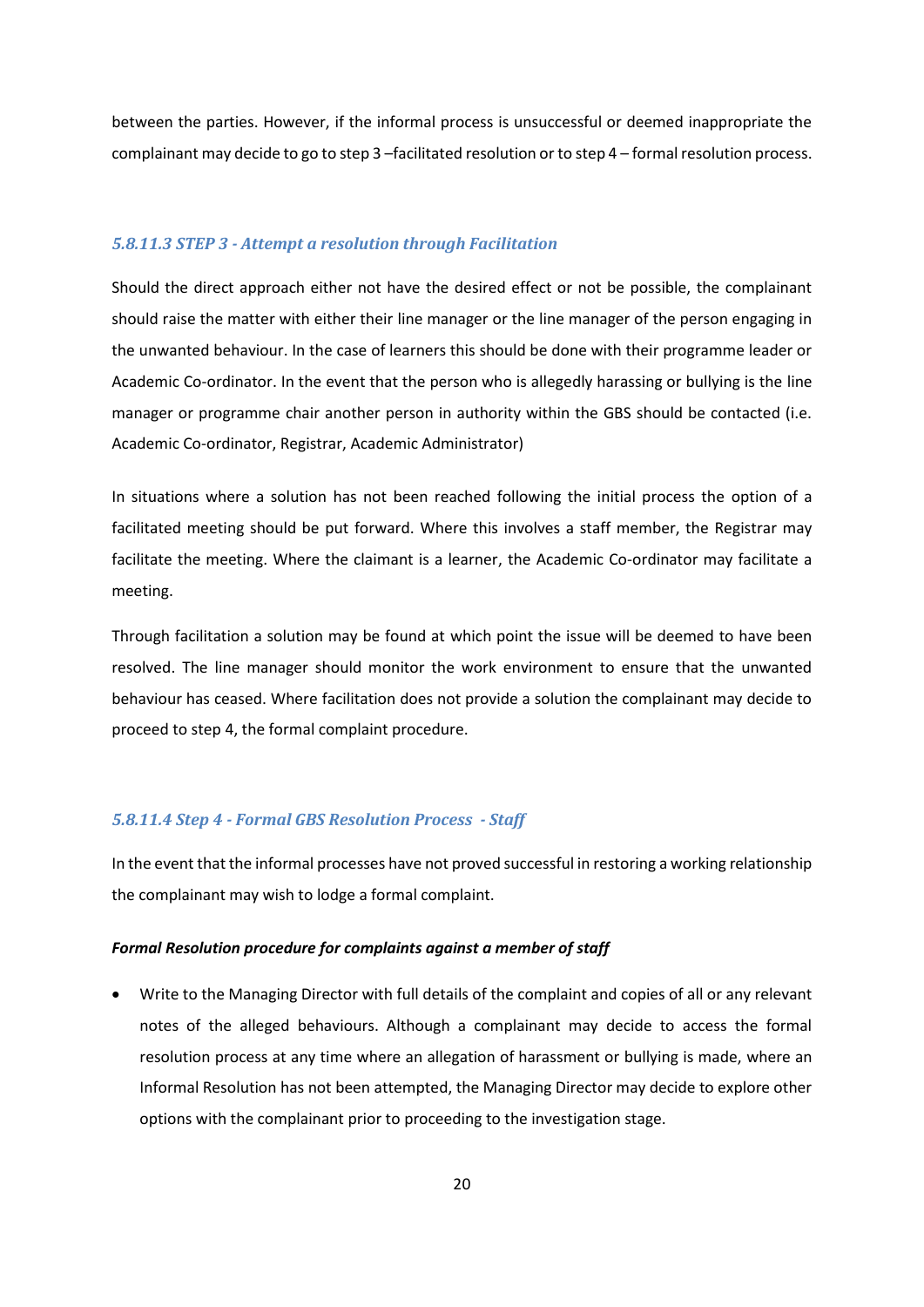- On receipt of the complaint the Managing Director will provide details of the complaint to the person named by the complainant, who for these purposes will be called the respondent. The respondent should return a written response to the allegations within 5 working days.
- The Managing Director and CEO set up an investigation panel.
- The names of the investigation panel will be provided to both parties. Either party may raise an objection to a member of the panel based on either conflict of interest or potential for lack of impartiality. Any objection will be assessed by the CEO whose decision will be final.
- The Investigation panel meet separately with both parties and provide them with the opportunity to outline the issues as they relate to the behaviours complained of in the complainant's written complaint. The panel will also meet with any witnesses who can provide corroborative evidence. The aim of the investigation panel should be to complete this process within 10 working days.
- Either party may be accompanied during these meetings.
- Once the investigation is underway both parties are expected to make themselves available in order to deal with the issue as expediently as possible. This is in recognition of the fact that a protracted process can cause additional stress and anxiety to both parties.
- If the investigation panel consider that it is necessary to do so it may in exceptional circumstances convene a joint meeting with the complainant and the respondent with a view to assisting in the determination of any facts in issue or dispute between the parties.
- The Investigation panel submit findings to the CEO within 5 working days of completing their investigation.
- Both parties are provided with a written report
- Where any disciplinary or other action needs to be taken as a result of the findings of the investigation they will be processed through the HR policies and procedures.
- The panel should endeavour to complete the investigation within 30 working days; however, this may be reviewed by the panel in light of availability of witnesses or scheduling difficulties. Should the complainant decide to withdraw the complaint it will not be possible to reactivate it or the resolution process for the same issue.

Should the complainant withdraw from the process, the respondent or the investigating committee may request that the investigation continue to provide a finding in relation to the complaint. This is to ensure that any member of the GBS community, accused of behaviour which breaches the terms of the policy to promote respect and dignity, has the opportunity to answer the charge and receive a formal determination from the investigating committee.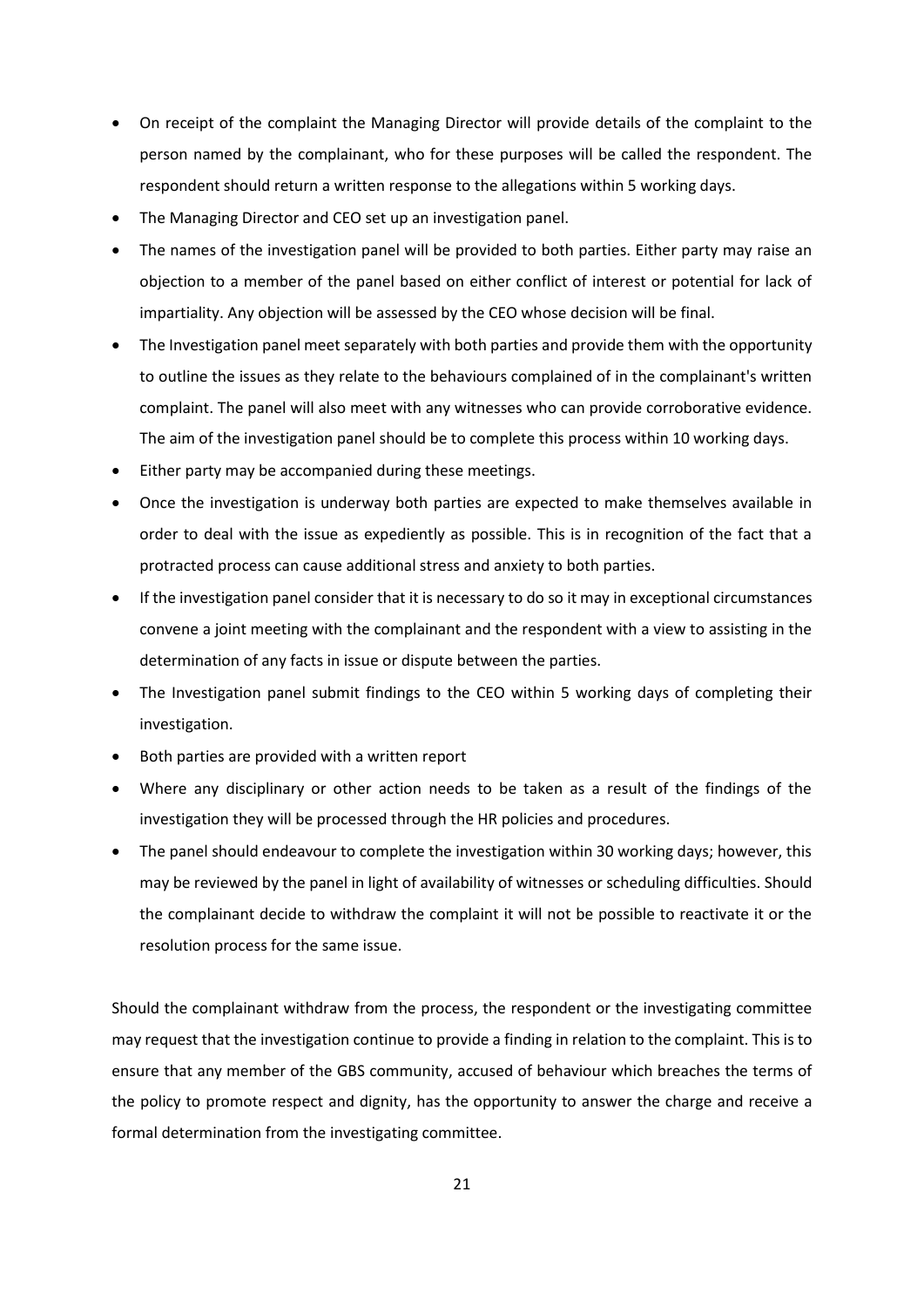#### *Potential Outcomes of a Formal Complaint Process*

The investigation panel can only make recommendations with respect to the validity of the claim put forward by the complainant. The panel may find in its view:

- Harassment or bullying did take place
- Harassment or bullying did not take place
- The behaviour of one or other or both parties contributed to the breakdown in working relations
- No harassment or bullying was evident and the claim appears to be malicious or vexatious

In a case where harassment or bullying is found, or the claim is vexatious the existing GBS disciplinary processes will be used to address the issue. Depending on the seriousness of the behaviour the school may decide to use any stage of these disciplinary processes.

#### **5.8.12 Formal GBS Resolution Process - Learner**

The process outlined in this document will apply in all cases where learners have a complaint concerning a member of GBS staff. Where issues arise between learners, resolution can be attempted by mediation through the Academic Co-ordinator.

In the event that a member of GBS staff has a complaint concerning a learner, the issue should be raised with the Registrar. This may result in a formal submission to the Learner Disciplinary Committee.

#### *5.8.12.1 Support for Complainants of alleged Harassment or Bullying*

The school views violations of this policy on respect and dignity in the workplace very seriously. The policy has been formulated in the spirit of promoting equality and preventing behaviour which is damaging to an individual's well-being and his or her ability to work effectively.

Where a member of the GBS community is found to have been subjected to behaviour which is harassing and/or sexual harassing and/or bullying in nature, counselling support will be made available. Such support will be available to staff through the Managing Director, and to learners through the Student Counselling Service.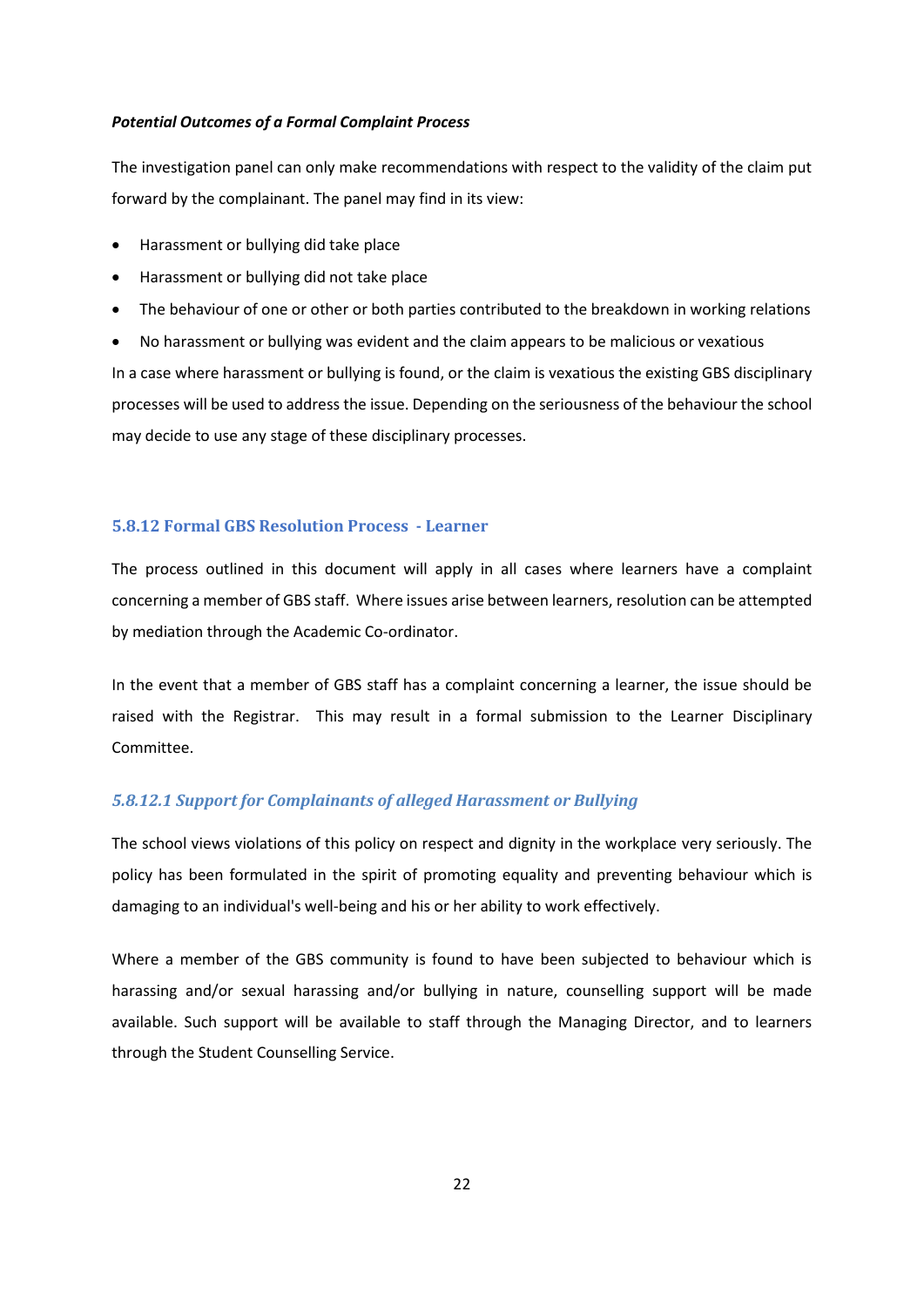#### *5.8.12.2 Advice if you are accused of bullying or harassment*

A staff member accused of harassment or bullying may seek support or advice from GBS support areas such as Registrar, Managing Director, Director of Studies (Equality Officer).

Learners may wish to consult the Equality Office. As part of the process of dealing with the accusation, it is recommended that the person accused complete the self-audit checklist for harassment or bullying which assists to reflect on behaviour, define the problem, and determine if the behaviours fall into the category of workplace harassment or bullying.

Where a complaint has reached the formal investigation stage, a person accused of harassment or bullying has the opportunity to respond to any allegation where this is relevant and at the appropriate stage of the procedure. They must be given a clear written account of the allegation so as to be in a position to respond to the allegation and to state their case.

#### **5.8.13 Right to Appeal**

In the event that either party can demonstrate that the investigation process was flawed or compromised, then they may appeal and/or request the Managing Director to appoint an external adjudicator. On hearing the appeal, the nominated appeals hearing officer or external adjudicator will report to the Managing Director, who will then decide whether to uphold the appeal.

#### **5.8.14 Remedies available under the Employment Equality Act, 1998 & 2004**

Using the Complaints Procedure will not affect the complainant's right to make a complaint under the Employment Equality Acts, 1998 & 2004 or the Equal Status Acts 2000 & 2004.

#### **5.8.15 Disciplinary Action and Penalties**

Penalties may be applied in accordance with the disciplinary procedure set out in the GBS 'Learners Code of Discipline' and/or the employee's contract of employment.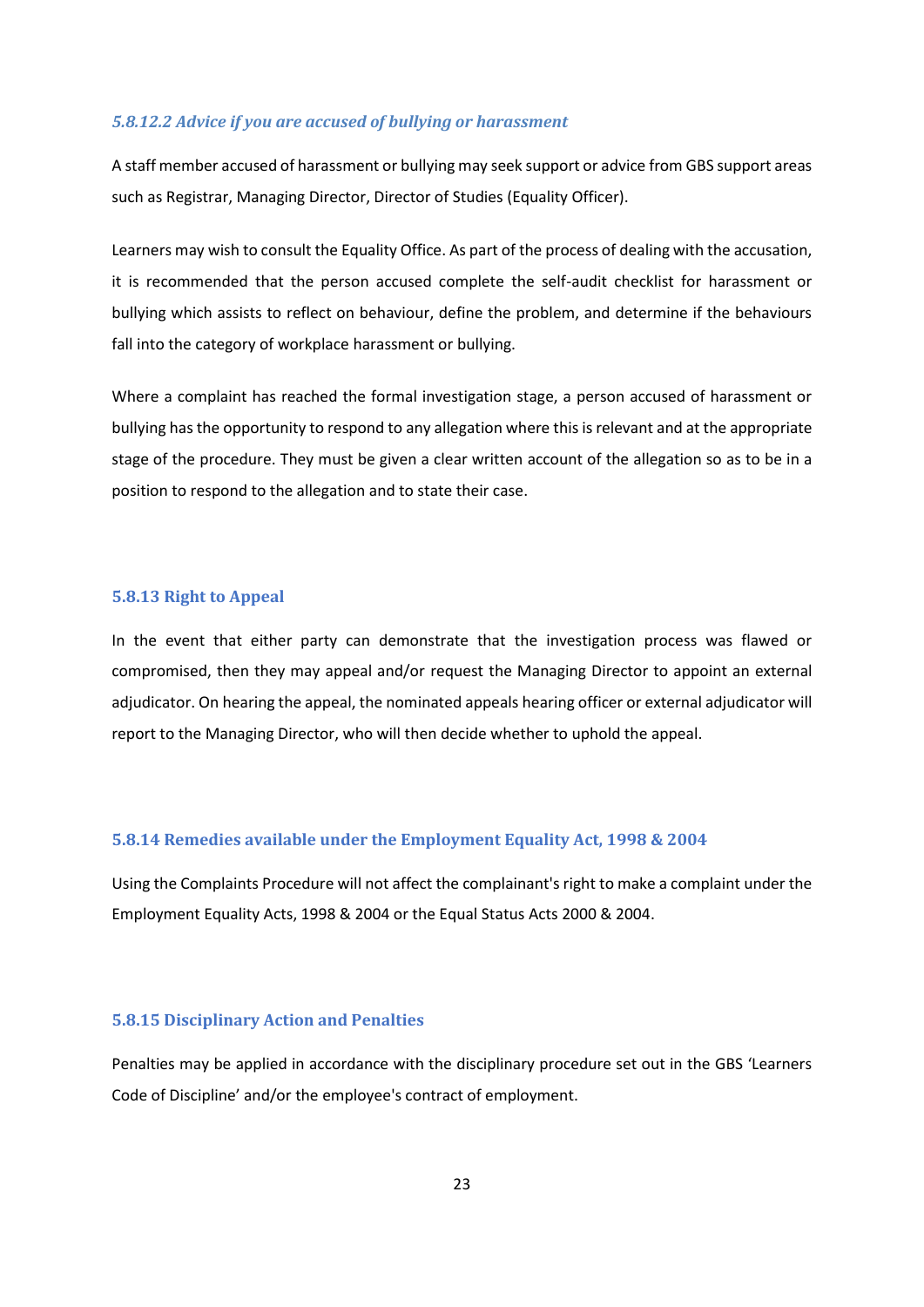

## **FOUR STEP RESOLUTION PROCESS FOR BREACH OF RESPECT & DIGNITY POLICY**

#### **Outline of resolution process**

This resolution process focuses on trying to re-establish a good working or study environment for any member of the GBS community following an experience of harassment or bullying. The resolution process comprises of four steps listed below. It is recommended that, where possible, the informal part of the process steps one to three, be used. Note: For cases of bullying between learners all aspects of the informal resolution process should be attempted through the existing student structures provided by the Academic Co-ordinator.

#### **Step One**

Assess whether harassment or bullying has happened. Use the self-audit checklist to help with this process. Should you prefer to discuss the options contact a policy advisor or the Academic Co-ordinator for more information.

#### **Step Two:**

Approach the individual directly and request them to immediately stop the offending behaviour. If it is not possible to approach the individual and the informal process is being followed bring the matter to the attention of the individuals' line manager and request an informal resolution.

#### **Step Three:**

Facilitated or mediated solution attempted. Where possible a locally facilitated solution should be attempted.

#### **Step Four:**

In the event that an informal resolution process has failed or a member of the GBS community wishes to proceed to a formal investigation of a complaint, the formal resolution investigation process will be initiated.

While it is not necessary to follow the steps sequentially it is recommended that all steps should be attempted prior to entering a formal process. A complainant's decision, to bypass the informal stages, for whatever reason, should not reflect negatively on his or her complaint in the formal stages.

The guiding principle of the entire process will be one of fairness to each party. When it is necessary to proceed to a formal complaint, it should be made at the earliest possible date in writing to the relevant GBS designated office holder

- Where a member of staff is involved contact the Managing Director
- Where a learner is involved contact the Registrar/Head of School
- Where a visitor to the campus is involved contact the Managing Director

#### **Incidents involving Senior Management**

In the event that any member of senior management is the subject of the complaint the GBS Managing Director should be contacted directly. Where the Managing Director is the subject of complaint formal complaints should be made directly to the CEO.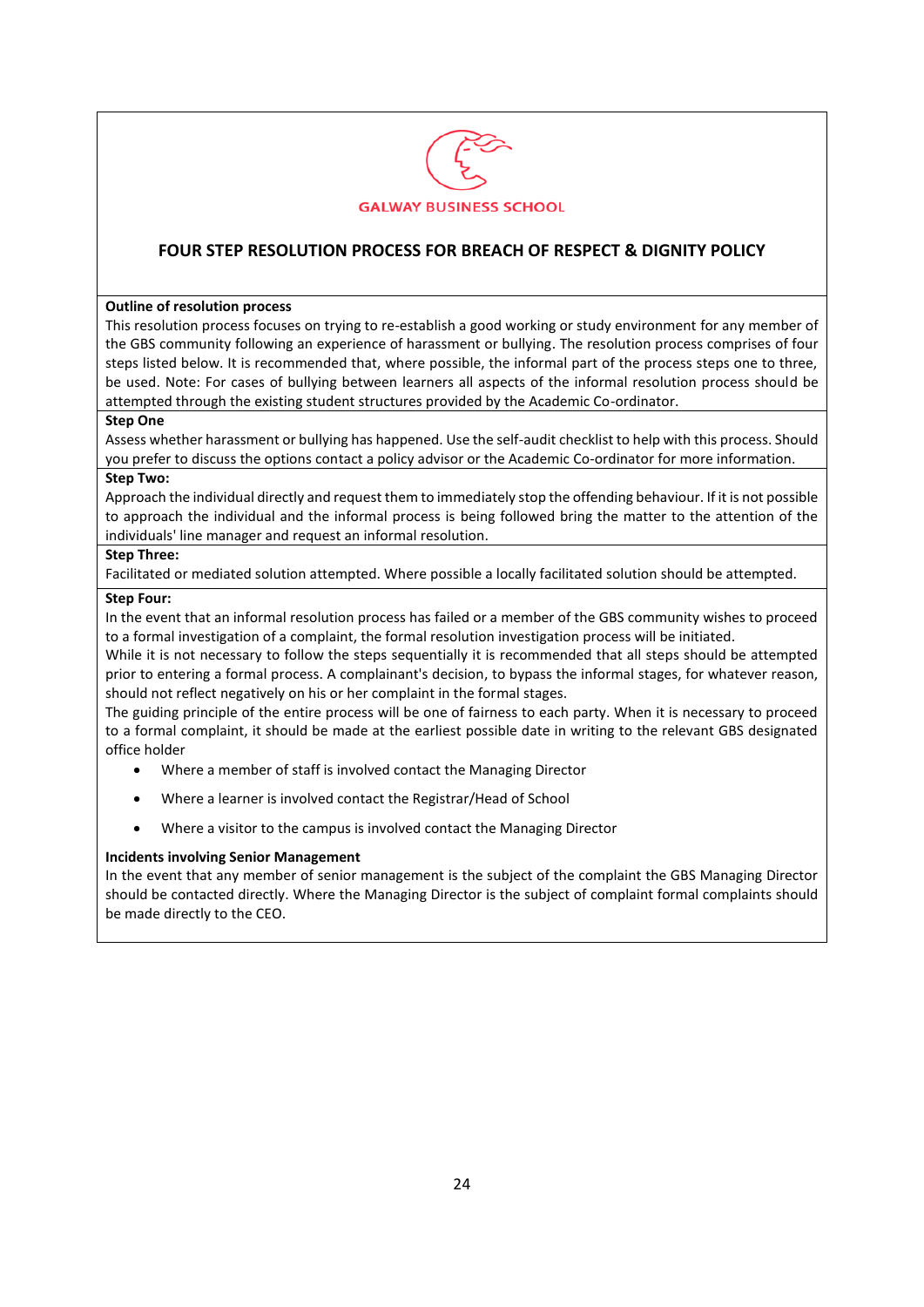

## **SELF-AUDIT: CHECKLIST FOR COMPLAINANT**

Experiences of harassment or bullying can be difficult to define and evidence may differ between people and work situations, and can arouse a range of emotional responses. It is therefore recommended to complete this checklist which is designed to assist you to reflect upon your situation, define the problem, determine if your experience falls into the category of harassment, sexual harassment or bullying, and identify relevant school policies and courses of action available to you. The checklist is a tool for your personal reflection and is not recorded or reviewed by any other person unless you choose to disclose it. In considering options to resolve your current situation you should consider the following, or discuss these points with an appropriate contact person or manager.

- Does the behaviour I am concerned about meet the definition of harassment/bullying in the GBS policy document?
- What is the impact of the behaviour on me?
- Would a reasonable person consider the behaviour to be offensive, humiliating, intimidating or threatening?
- Has the behaviour I am concerned about been repeated?
- Was the behaviour I am concerned about part of the normal disciplinary or performance feedback procedure at work? Was the feedback given in an appropriate and respectful manner?
- Have I read the GBS Policy as a basis for considering my options?
- If I do not believe my experience can be defined as bullying or harassment could the behaviour be seen as workplace conflict and if so, have I explored the options available to me for resolution of these issues?
- Can I resolve the situation or stop the behaviour by talking to the person directly?
- Have I informed the other person that the behaviour is unacceptable in terms of the GBS's policies and procedures and must stop?
- If I am unable to discuss the matter directly with the person, could I discuss the matter with his or her supervisor/manager?
- Were there witnesses to the behaviour?
- Have I kept a diary about the behaviour including times, places, names of witnesses?
- What are the possible consequences, if any, of making a complaint?
- What do I want to achieve from making a complaint?
- How do I cope with the behaviour if I decide not to make a complaint?
- Have I discussed the situation and options with someone I trust?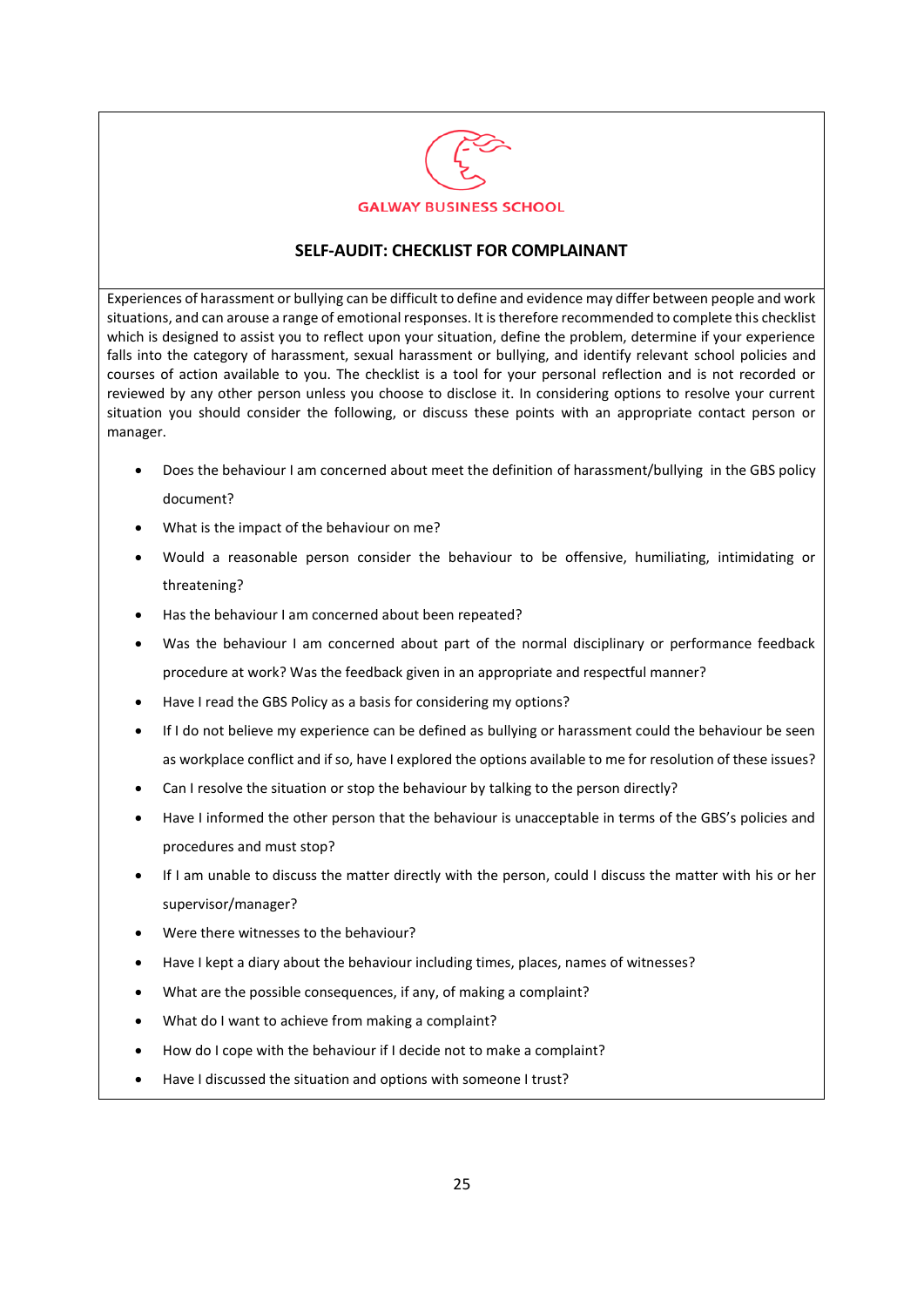

## **SELF-AUDIT: CHECKLIST FOR A RESPONDENTS (person accused of bullying)**

Experiences of harassment or bullying can be difficult to define and evidence, may differ between people and work situations, and can arouse a range of emotional responses. For a person accused of harassment or bullying this can be as stressful as for the complainant. It is therefore recommended to complete this checklist which is designed to assist you to reflect upon your situation, define the problem, and consider whether any of your behaviours might be perceived as bullying or harassment. The checklist is a tool for your personal reflection and is not recorded or reviewed by any other person unless you choose to disclose it. In considering options to resolve your current situation you should consider the following, or discuss these points with an appropriate contact person or manager.

- Have I read the school's policy as a basis for defining harassment, sexual harassment and/or bullying and do I understand the school's policy and procedures?
- Could a reasonable person consider any of my behaviour to be offensive, humiliating, intimidating or threatening?
- Is it possible that the tone or volume of my voice or my body language could ever be perceived as offensive humiliating or threatening?
- Could my communication or management style ever be perceived as offensive, humiliating intimidating or threatening by someone else?
- When I feel angry, stressed or anxious, could my feelings be exhibited in a way that others might find offensive, humiliating, intimidating or threatening?
- Could the way in which I provide feedback on people's work, or monitor their performance, ever be perceived as overly critical or excessive by someone else?
- Have I excluded a particular staff member or learner from essential information or meetings?
- Could targets or deadlines I have set be perceived by others as impossible?
- Having read the policy could my behaviour be perceived as fitting with the definition of bullying or harassment?
- Is it possible that my behaviour towards the complainant has been repeated?
- Do I have any records of previous interactions I have had with the complainant?
- Was the behaviour that has been perceived as harassment or bullying part of the normal disciplinary or performance feedback procedure?
- Have I discussed the situation and options with someone I trust?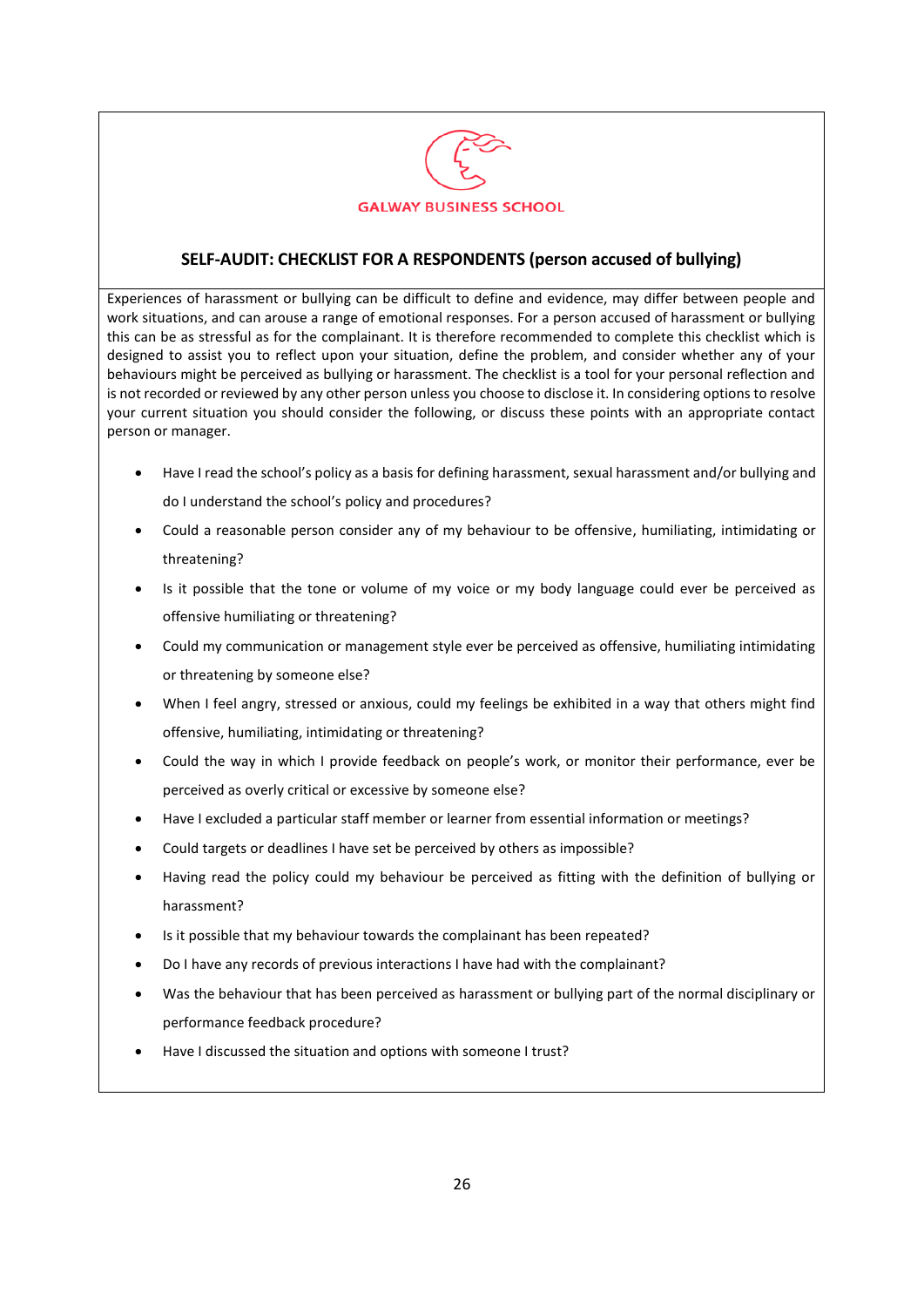## **5.9 Grievance Procedure**

Where an employee believes any part of their Contract of Employment and/or Employee Handbook or the central pillars of The Code of Conduct has been breached in any way they are entitled to avail of the Grievance Procedure. The Grievance Procedure ensures their interests as well as the Colleges interests and those of the other staff, learners and stakeholders.

GBS has both an informal and formal Grievance Procedure to ensure staff can raise a grievance as regards any conduct, decision or action taken by the College or any person associated.

#### **5.9.1 Grievance Procedure (Informal)**

The Informal Grievance Procedure is as follows:

- Staff are encouraged to approach their line manager in the first instance to arrange a meeting to discuss and attempt to resolve and issues in a timely manner.
- Should the grievance be with the member of staff's line manager, they are entitled to make an informal complaint to either the Academic Co-ordinator or Registrar in an attempt to resolve any issues in a timely manner.
- Should a member of staff be dissatisfied with the process or outcomes of the informal grievance procedure, they may proceed to the formal grievance procedure.
- Should a member of staff not wish to avail of the informal grievance procedure, they can proceed straight to the formal grievance procedure

#### **5.9.2 Grievance Procedure (Formal)**

The formal Grievance Procedure is as follows:

- The staff member will be required to set their formal complaint out in writing to their line manager (or other member of management if the complaint pertains to the employee's line manager)
- The member of staff will be invited to a meeting where the issue will be discussed, and a reasonable timeframe set out for resolution. The staff member is entitled to be accompanied by a colleague at this meeting. The meeting will be minuted.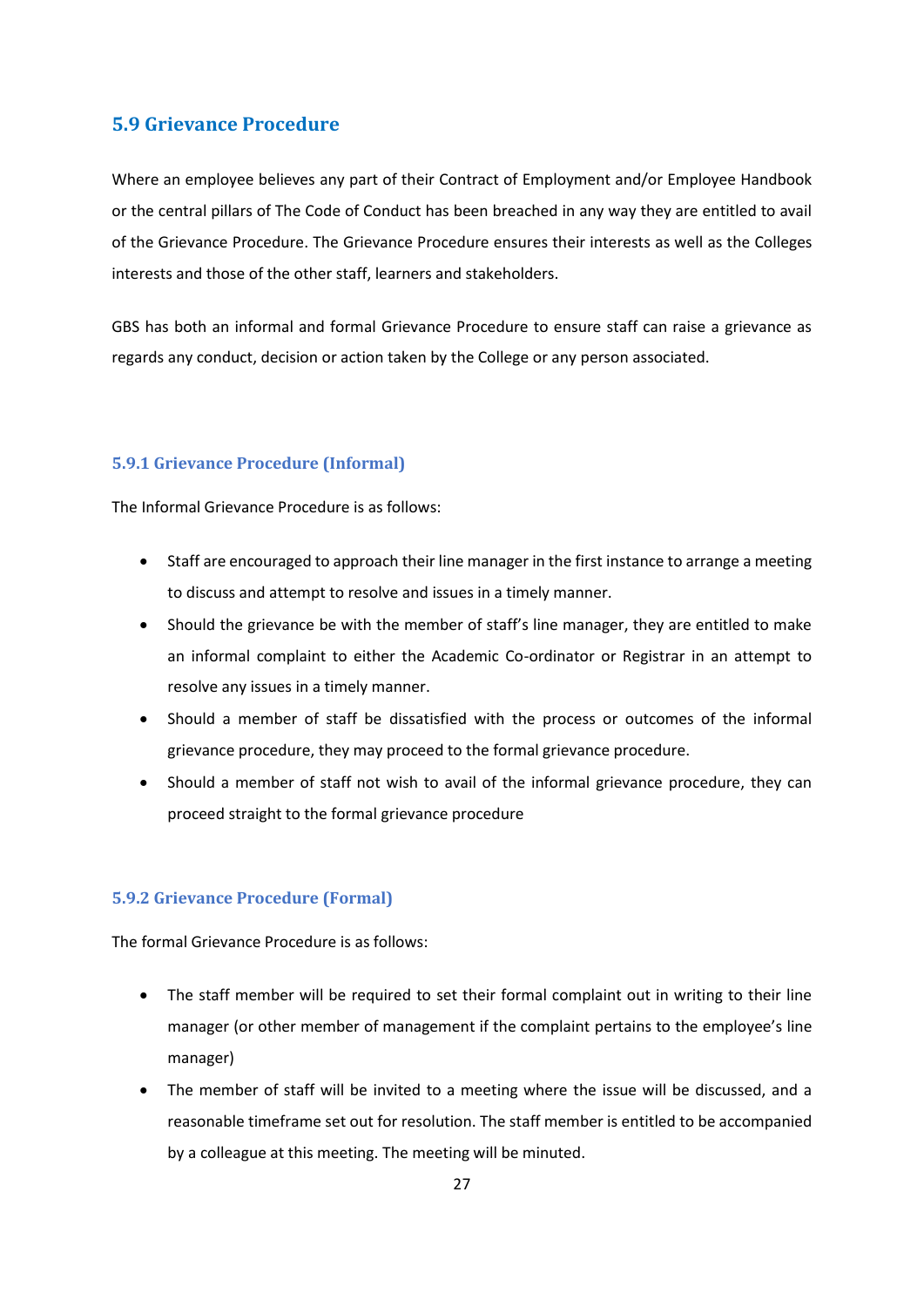- An investigation will take place by management. This may entail meeting with other staff, gathering of documentation etc.
- A meeting will be held where the staff member (and an optional accompanying colleague) will be issued with an outcome. The outcome can be appealed to the Managing Director if necessary and if the employee is still dissatisfied, they can then choose to seek recourse through external bodies.

## **5.10 Disciplinary Process**

Ordinarily a staff member will move sequentially through the Disciplinary Process illustrated in figure 5.10. Failure to improve on a previous stage within the period outlined, will result in the next stage of the process. While it is most likely that the stages of the process will happen sequentially, there may be instances that warrant a stage(s) to be skipped. This will typically be in the event of the staff member committing an act that could be defined as gross misconduct, or when there have been additional problems added to the current ones under review. Gross misconduct is anything that:

- Can be described as a serious dereliction of duty
- Causes intentional harm to someone else
- Intentionally brings harm to the college's name and/or reputation
- Causes intentional damage to the College's facilities
- Deliberately misrepresents the reality of the college's operations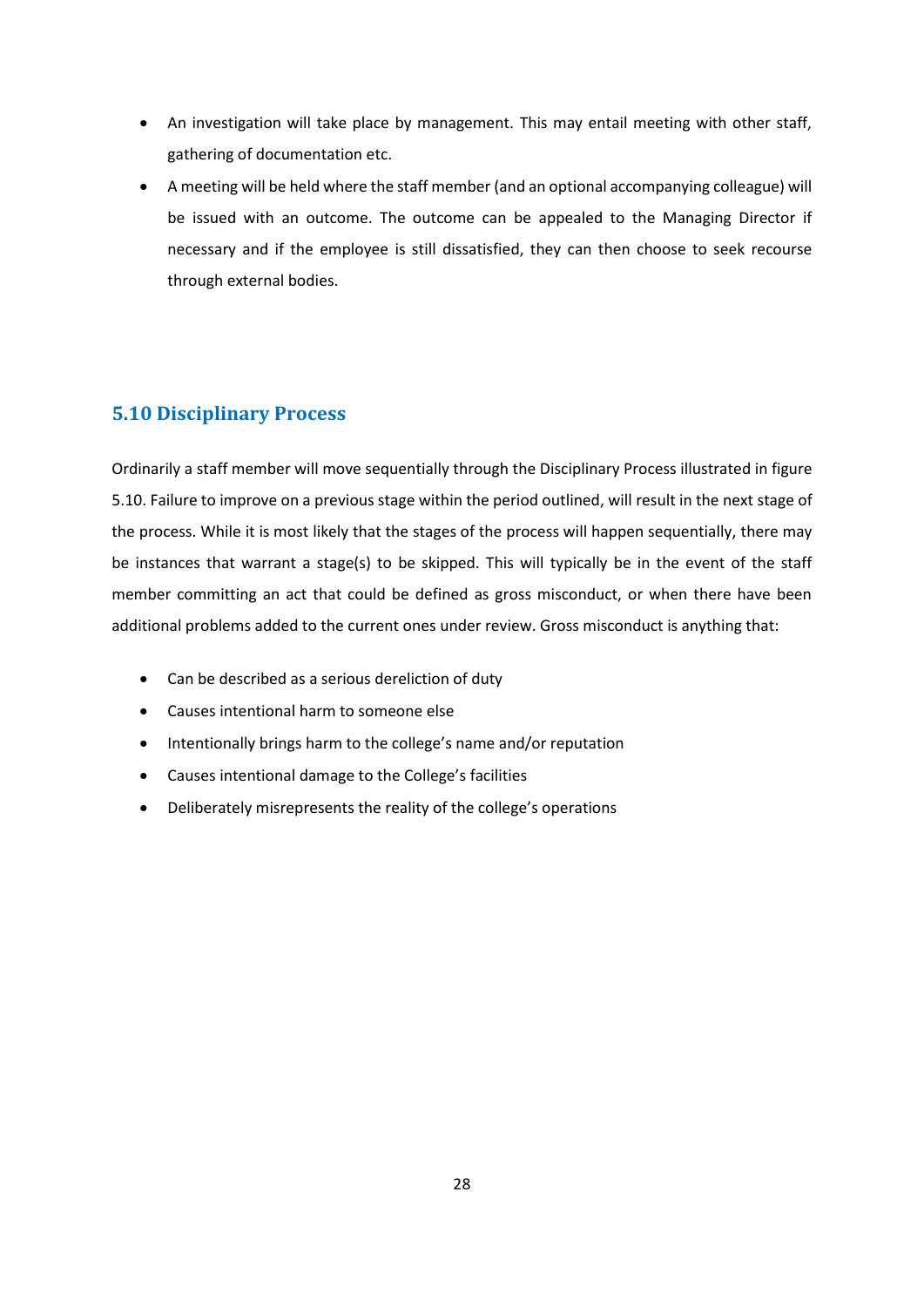#### *Figure 5.10: Disciplinary Process*



Should a staff member feel that they have been unfairly disciplined, they have the right to appeal the discipline decision. The appeals process is as follows:

- Any appeal should state the grounds on which the appeal is being made and include all previously involved decision makers.
- Should there be grounds for an appeal, GBS will arrange for an appeal hearing to be facilitated. This hearing will be attended by the Managing Director and a senior manager, the appellant and a person invited, at the discretion of the appellant.
- The hearing will note the argument by the appellant and will consider the documented reasons for the disciplinary action.